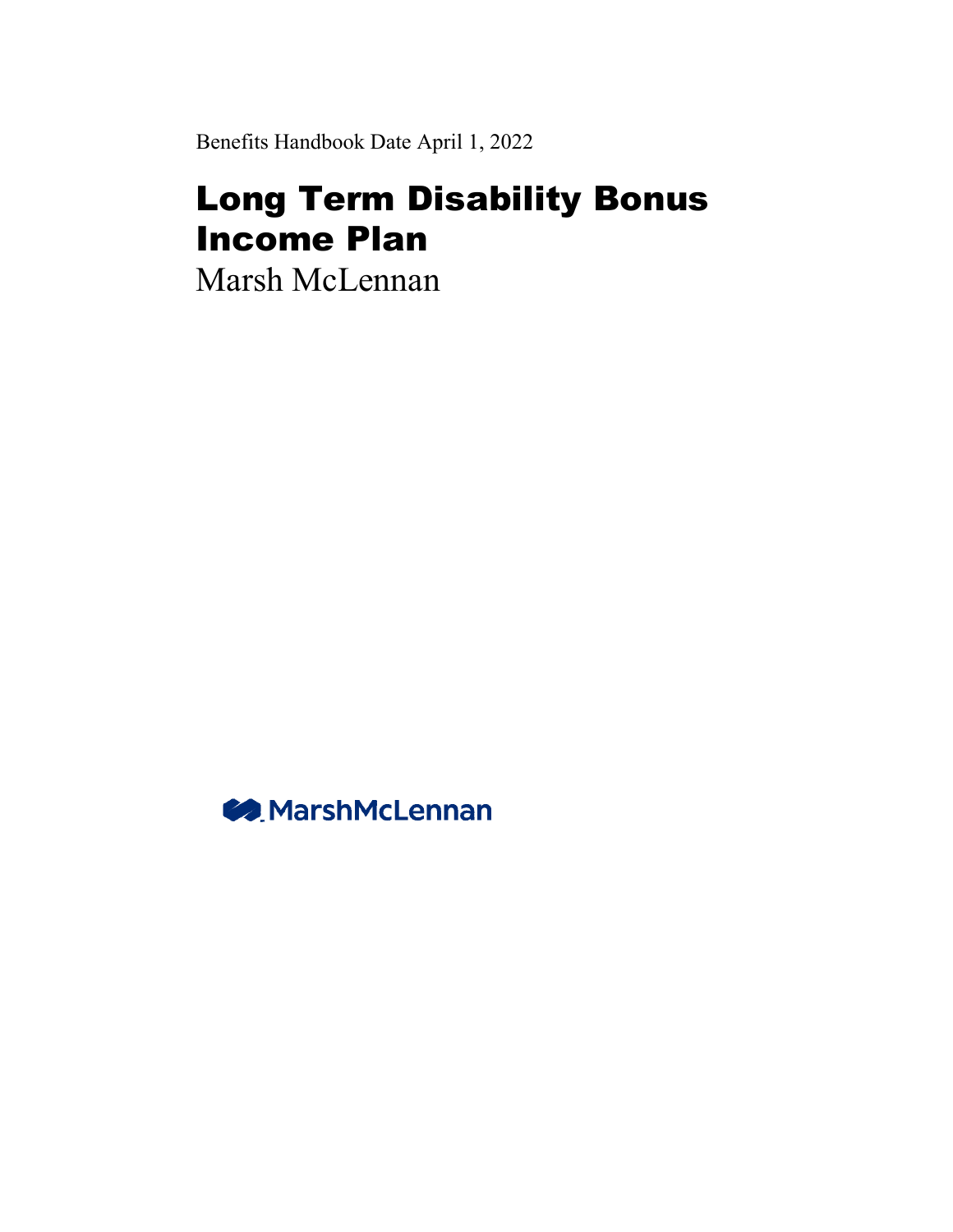# Long Term Disability Bonus Income Plan

*Marsh McLennan offers you the ability to purchase long term disability protection on eligible Company incentive bonus awards of \$5,000 or greater under the Long Term Disability Bonus Income Plan.* 

*If approved by the Claims Administrator, the Plan provides you with a monthly benefit of 60% of your covered benefit amount, up to \$15,000 per month.* 

*For the purpose of this Plan, an eligible bonus is an annual incentive bonus award granted through the Company's incentive compensation plans. The definition of eligible bonus includes amounts awarded* 

*for a performance year regardless of whether paid* 

*promptly following such award, or deferred to a future year, whether distributed in cash or shares of Marsh & McLennan Companies common stock, or whether denominated in cash, stock bonus units (SBUs), other equity-based awards or any combination thereof.* 

*The definition of eligible bonus excludes amounts that are not awarded as part of an annual incentive bonus award, such as long term incentive compensation awards, sign-on bonuses, retention bonuses, non-recurring awards, one-time only special recognition awards, commission payments or commission-based incentive awards or awards based on Marsh & McLennan Companies common stock that are not a part of an annual incentive bonus award.* 

### A Note about ERISA

The Employee Retirement Income Security Act of 1974 (ERISA) is a federal law that governs many employer-sponsored plans including this one. Your ERISA rights in connection with this Plan are detailed in the *Administrative Information* section.

#### SPD and Plan **Document**

This section provides a summary of the Long Term DISABILITY Bonus Income Plan (the "Plan") as of January 1, 2022.

This section, together with the *Administrative Information* section and the applicable section about participation, forms the Summary Plan Description and plan document of the Plan.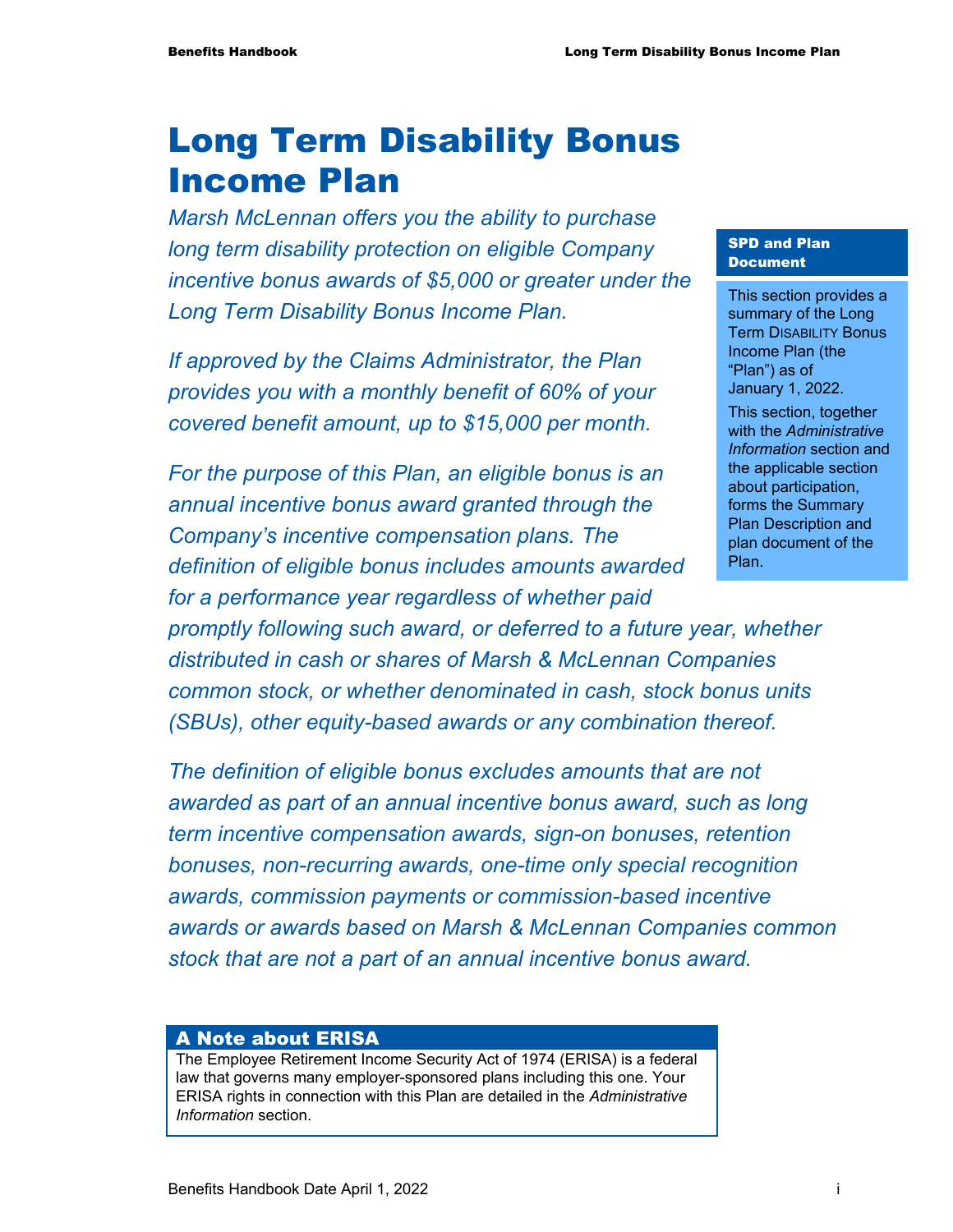# **Contents**

| Do I have to provide Evidence of Insurability to get coverage from the Long  |  |
|------------------------------------------------------------------------------|--|
|                                                                              |  |
|                                                                              |  |
| Can I increase the amount of my Long Term Disability Bonus Income Plan       |  |
| Can I decrease the amount of my Long Term Disability Bonus Income Plan       |  |
|                                                                              |  |
|                                                                              |  |
|                                                                              |  |
|                                                                              |  |
|                                                                              |  |
|                                                                              |  |
| Can I convert this coverage to an individual policy if I leave the Company?6 |  |
|                                                                              |  |
| Where do I find enrollment information and my covered benefit amount(s)      |  |
|                                                                              |  |
|                                                                              |  |
|                                                                              |  |
|                                                                              |  |
|                                                                              |  |
|                                                                              |  |
|                                                                              |  |
|                                                                              |  |
|                                                                              |  |
|                                                                              |  |
|                                                                              |  |
|                                                                              |  |
|                                                                              |  |
|                                                                              |  |
| How is the Long Term Disability Bonus Income Plan benefit payment            |  |
|                                                                              |  |
|                                                                              |  |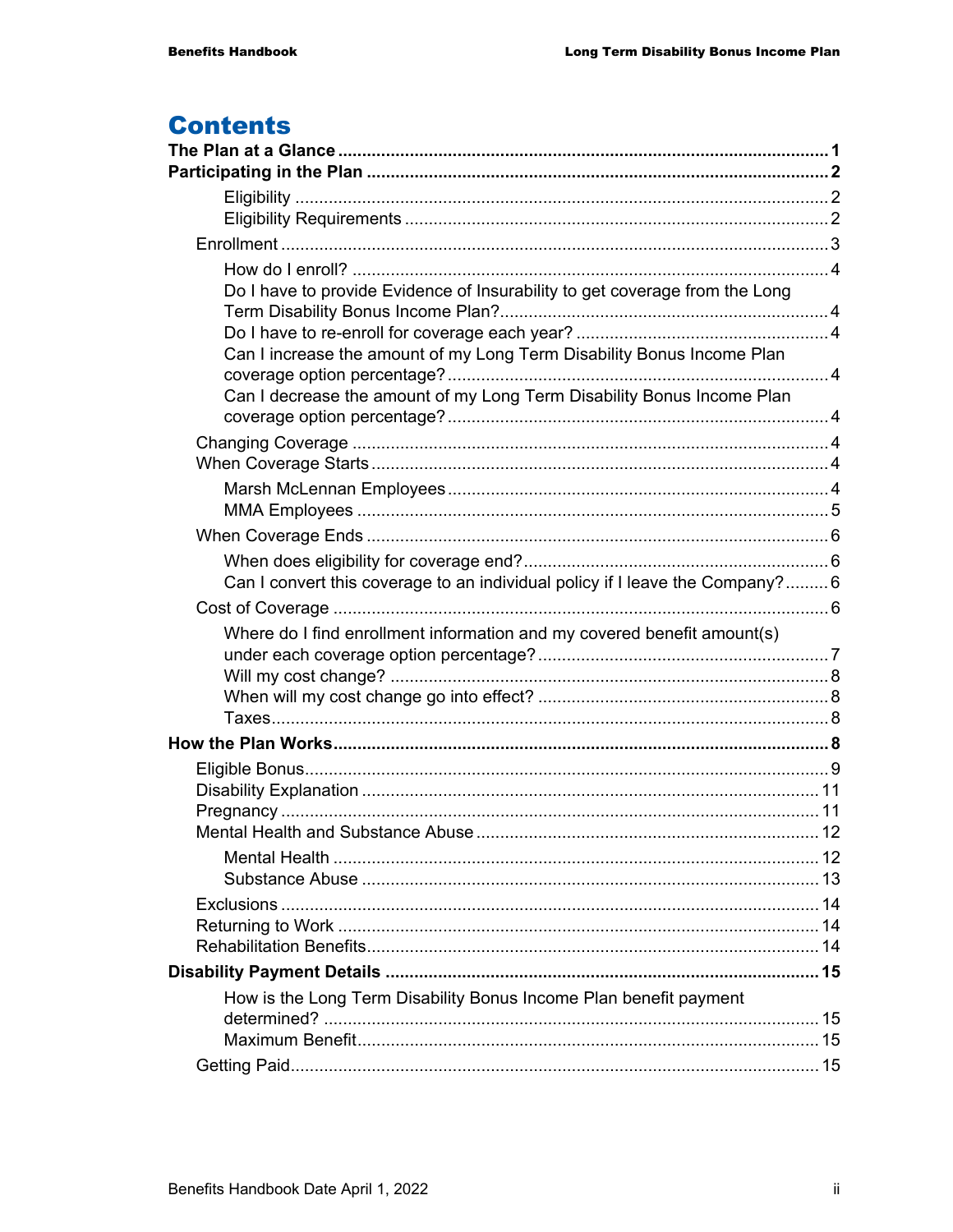| What impact does receiving other disability income benefits have on my Long<br>Is my Long Term Disability Bonus Income Plan benefit subject to subrogation? 16 |  |
|----------------------------------------------------------------------------------------------------------------------------------------------------------------|--|
|                                                                                                                                                                |  |
|                                                                                                                                                                |  |
| Who decides if I am eligible to receive a disability benefit payment?17                                                                                        |  |
|                                                                                                                                                                |  |
|                                                                                                                                                                |  |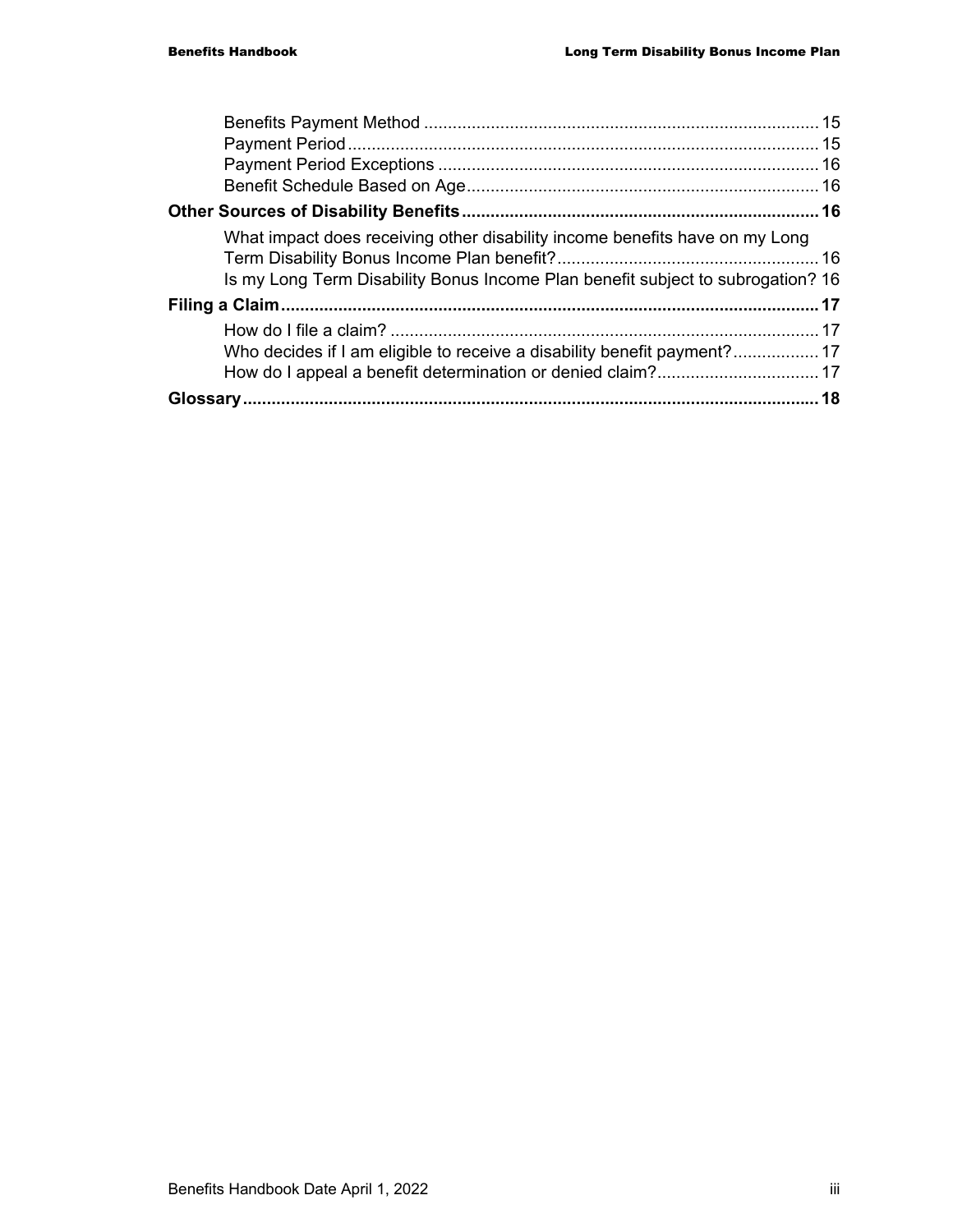# The Plan at a Glance

| <b>Plan Feature</b>                  | <b>Highlights</b>                                                                                                                                                                                                                                                                                                                                                                                                                                                                                                                                                                                                                                                           |  |
|--------------------------------------|-----------------------------------------------------------------------------------------------------------------------------------------------------------------------------------------------------------------------------------------------------------------------------------------------------------------------------------------------------------------------------------------------------------------------------------------------------------------------------------------------------------------------------------------------------------------------------------------------------------------------------------------------------------------------------|--|
| <b>How the Plan</b><br><b>Works</b>  | If approved by the CLAIMS ADMINISTRATOR, the Plan provides you with a<br>×<br>MONTHLY BENEFIT of 60% of your COVERED BENEFIT AMOUNT, up to \$15,000<br>per month.<br>The covered benefit amount is determined by applying the COVERAGE<br>×<br>OPTION percentage you elect to your ELIGIBLE BONUS. The Plan offers two<br>coverage options: a 50% option and a 100% option.<br>The 100% covered benefit amount coverage option is subject to a<br>maximum covered benefit amount of \$300,000.<br>The 50% coverage option is subject to a minimum covered benefit<br>-<br>amount of \$50,000 and a maximum of \$150,000.<br>See "How the Plan Works" on page 8 for details. |  |
| Eligibility                          | If you are an employee of Marsh & McLennan Companies or any<br>×<br>subsidiary or affiliate of Marsh & McLennan Companies and you meet the<br>eligibility requirements, you are eligible to participate in the Long Term<br><b>DISABILITY Bonus Income Plan.</b><br>See "Participating in the Plan" on page 2 for details.<br>×                                                                                                                                                                                                                                                                                                                                             |  |
| <b>Enrollment</b>                    | The Long Term Disability Bonus Income plan year starts January 1 <sup>st</sup> and<br>×<br>ends December 31 <sup>st</sup> . As a newly eligible participant, you can enroll in the<br>Plan during the Annual Enrollment period (normally in October of each<br>year).<br>See "Participating in the Plan" on page 2 for details.<br>×                                                                                                                                                                                                                                                                                                                                        |  |
| <b>Evidence of</b><br>Insurability   | If you enroll in the timeframe specified when you are first eligible,<br>×<br>EVIDENCE OF INSURABILITY is not required.<br>If you do not enroll in the timeframe specified when you are first eligible,<br>Evidence of Insurability is required.                                                                                                                                                                                                                                                                                                                                                                                                                            |  |
| <b>Cost of Coverage</b>              | If you elect Long Term Disability Bonus Income coverage, you pay the full<br>ш<br>cost for coverage.<br>See "Participating in the Plan" on page 2 for details.<br>×                                                                                                                                                                                                                                                                                                                                                                                                                                                                                                         |  |
| <b>Contact</b><br><b>Information</b> | For general information, contact:<br>The Hartford Life and Accident Insurance Company<br>P.O. Box 14306<br>Lexington, KY 40512-4306<br>Phone: +1 866 432 6727<br>Fax: +1 866 411 5613<br>For claims appeal, contact:<br>The Hartford Life and Accident Insurance Company<br><b>Appeals Unit</b><br>P.O. Box 14087<br>Lexington, KY 40512-4087<br>Fax: +1 855 339 7249<br>Marsh McLennan does not administer this Plan. The Hartford Life and<br>Accident Insurance Company's decisions are final and binding.                                                                                                                                                               |  |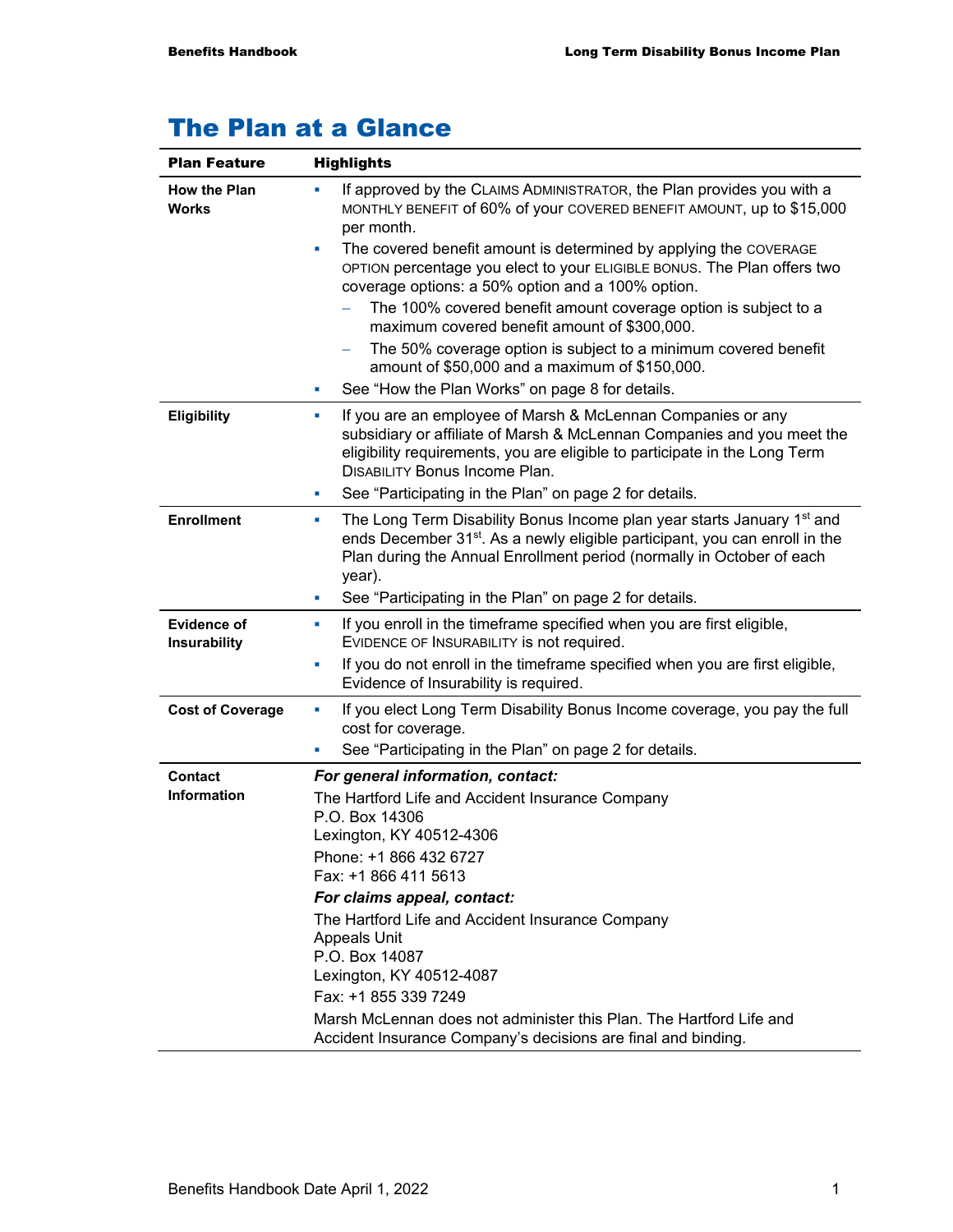# Participating in the Plan

# *Eligibility*

If you are an employee of Marsh & McLennan Companies or any subsidiary or affiliate of Marsh & McLennan Companies and you meet the requirements set forth below, you are eligible to participate in the Long Term Disability Bonus Income Plan.

For Plan participation, you must be approved for benefits under the Basic Long Term Disability Plan and the Optional Long Term Disability Plan before you become eligible to receive benefits under the Long Term Disability Bonus Income Plan.

# *Eligibility Requirements*

### *Marsh & McLennan Companies Employees (other than MMA)*

You are eligible if you are an employee classified on payroll as a US regular employee of Marsh & McLennan Companies or any subsidiary or affiliate of Marsh & McLennan Companies (other than Marsh & McLennan Agency LLC and any of its subsidiaries (MMA)). In addition, you must receive an eligible bonus award of \$5,000 or more as defined for purposes of the Long Term Disability Bonus Income Plan.

Individuals who are classified on payroll as temporary employees or who are compensated as independent contractors are not eligible to participate.

# *MMA Employees*

You are eligible if you are an employee classified on payroll as a US regular employee of Marsh & McLennan Agency LLC – Corporate (MMA-Corporate), Marsh & McLennan Agency LLC – Northeast (MMA-Northeast), Marsh & McLennan Agency LLC – Alaska (MMA-Alaska) or Marsh & McLennan Agency LLC, Private Client Services – National Region (MMA PCS – National). In addition, you must receive an eligible bonus award of \$5,000 or more as defined for purposes of the Long Term Disability Bonus Income Plan.

Individuals who are classified on payroll as temporary employees or who are compensated as independent contractors are not eligible to participate.

#### "You," "Your," and "Employee"

As used throughout this plan summary, "employee", "you" and "your" always mean:

- For Marsh & **McLennan Companies** participants: a US regular employee of Marsh & McLennan Companies or any subsidiary or affiliate of Marsh & **McLennan** Companies (other than MMA).
- **For MMA** participants: a US regular employee of MMA-Corporate, MMA-Alaska, MMA-Northeast or Marsh & McLennan Agency LLC, Private Client Services – National Region (MMA PCS – National).

In addition, references in this document to Marsh & McLennan Companies mean Marsh McLennan.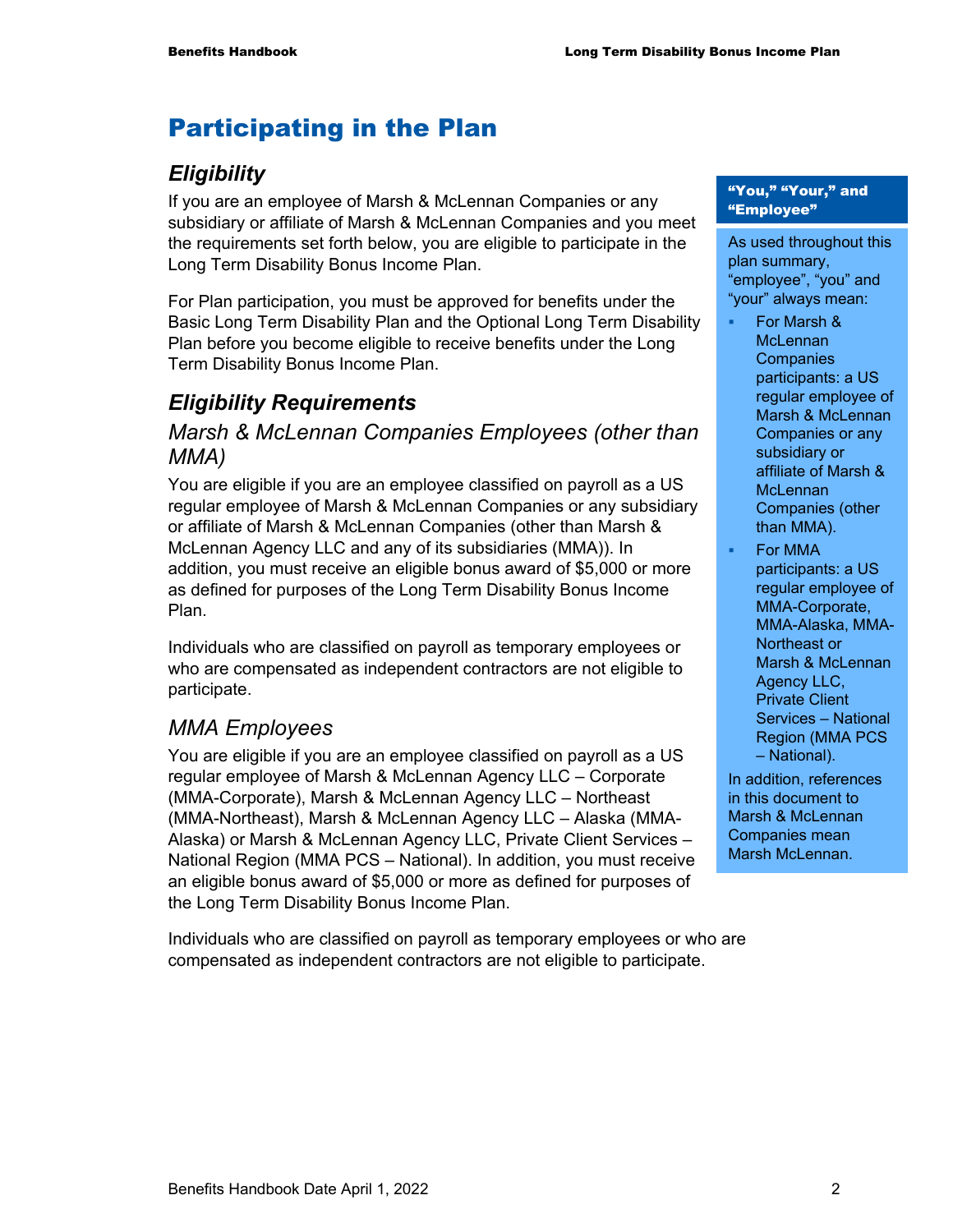# Enrollment

The Long Term DISABILITY Bonus Income Plan year starts January 1<sup>st</sup> and ends December 31<sup>st</sup>. As a newly eligible participant, you can enroll in the Long Term Disability Bonus Income Plan during the Annual Enrollment period (normally in October of each year). After the first Annual Enrollment period you are eligible to participate in the Plan, you can enroll or increase your coverage in the Plan at any time with EVIDENCE OF INSURABILITY.

As a newly eligible participant, you can:

- enroll in an applicable COVERAGE OPTION during the Plan's Annual Enrollment period without going through Evidence of Insurability
- take no action to enroll in Plan during Annual Enrollment (waive coverage)
- enroll in an applicable coverage option during the plan year with Evidence of Insurability.

As a currently eligible participant with waived coverage, you can:

- enroll in an applicable coverage option during the Plan's Annual Enrollment period with Evidence of Insurability
- take no action to enroll in the Plan during Annual Enrollment
- enroll in an applicable coverage option during the plan year with Evidence of Insurability.

As a participant enrolled in the Plan, your participation will automatically carry over from one year to the next at the new plan year cost, if applicable. During Annual Enrollment and throughout the year, you can:

- **i** increase your coverage option with Evidence of Insurability
- **decrease your coverage**
- **take no further action**
- discontinue (waive coverage) your coverage.

Coverage begins January 1 if you elect coverage when you are first eligible and if you are already enrolled in the Optional Long Term Disability Plan. If you are not already enrolled in the Optional Long Term Disability Plan, your LTD Bonus Income Plan coverage effective date is temporary upon your Evidence of Insurability approval for Optional Long Term Disability.

If you enroll during the year, coverage begins on the date your Evidence of Insurability application is approved under the Long Term Disability Bonus Income Plan and you are already enrolled in the Optional Long Term Disability Plan.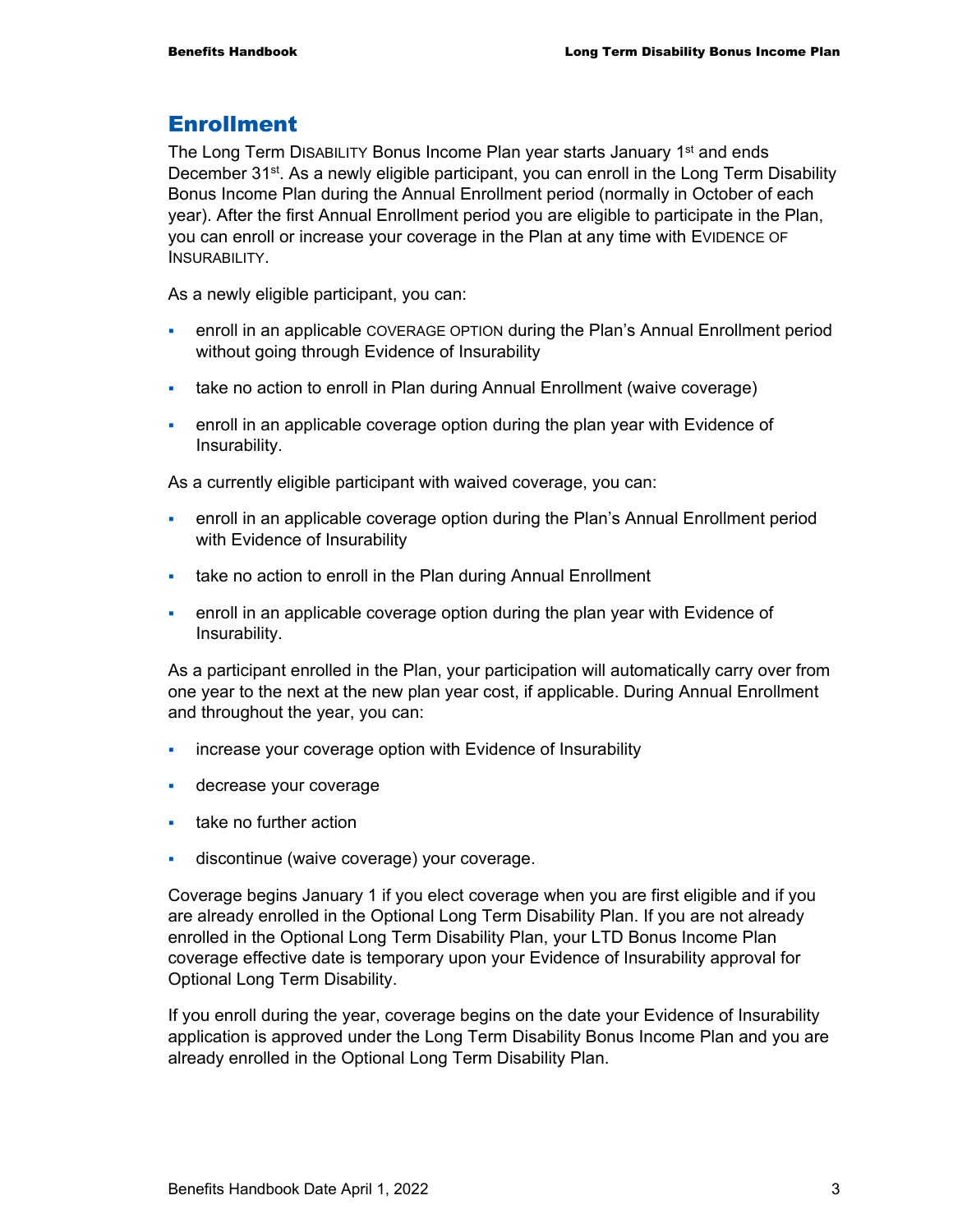# *How do I enroll?*

You can enroll in the Plan during the Annual Enrollment period (normally in October of each year). Coverage begins January 1 if you elect coverage during Annual Enrollment when you are first eligible and you are already enrolled in the Optional Long Term Disability Plan.

# *Do I have to provide Evidence of Insurability to get coverage from the Long Term Disability Bonus Income Plan?*

If you enroll in the timeframe specified when you are first eligible, Evidence of Insurability is not required.

If you do not enroll in the timeframe specified when you are first eligible, Evidence of Insurability is required.

# *Do I have to re-enroll for coverage each year?*

You do not need to re-enroll for coverage each year. After your initial enrollment, your coverage will continue as long as you remain eligible, unless you end your coverage.

# *Can I increase the amount of my Long Term Disability Bonus Income Plan coverage option percentage?*

You can increase the amount of your coverage option percentage from 50% to 100% (subject to the COVERED BENEFIT AMOUNT maximum of \$300,000) at any time during the year subject to Evidence of Insurability.

# *Can I decrease the amount of my Long Term Disability Bonus Income Plan coverage option percentage?*

You can decrease your coverage option percentage from 100% to 50% (subject to the \$50,000 minimum) or waive coverage at any time during the year.

# Changing Coverage

You can enroll or increase your Long Term Disability Bonus Plan coverage at any time with Evidence of Insurability. Go to Colleague Connect (**https://mmcglobal.sharepoint .com/sites/home**), click **Pay & Benefits** and select **Mercer Marketplace Benefits Enrollment Website** under **Benefits**.

# When Coverage Starts

# *Marsh McLennan Employees*

Coverage starts on January 1 if you:

- **are ACTIVELY-AT-WORK,**
- elected coverage when you were first eligible, and
- already enrolled in the Optional Long Term DISABILITY Plan.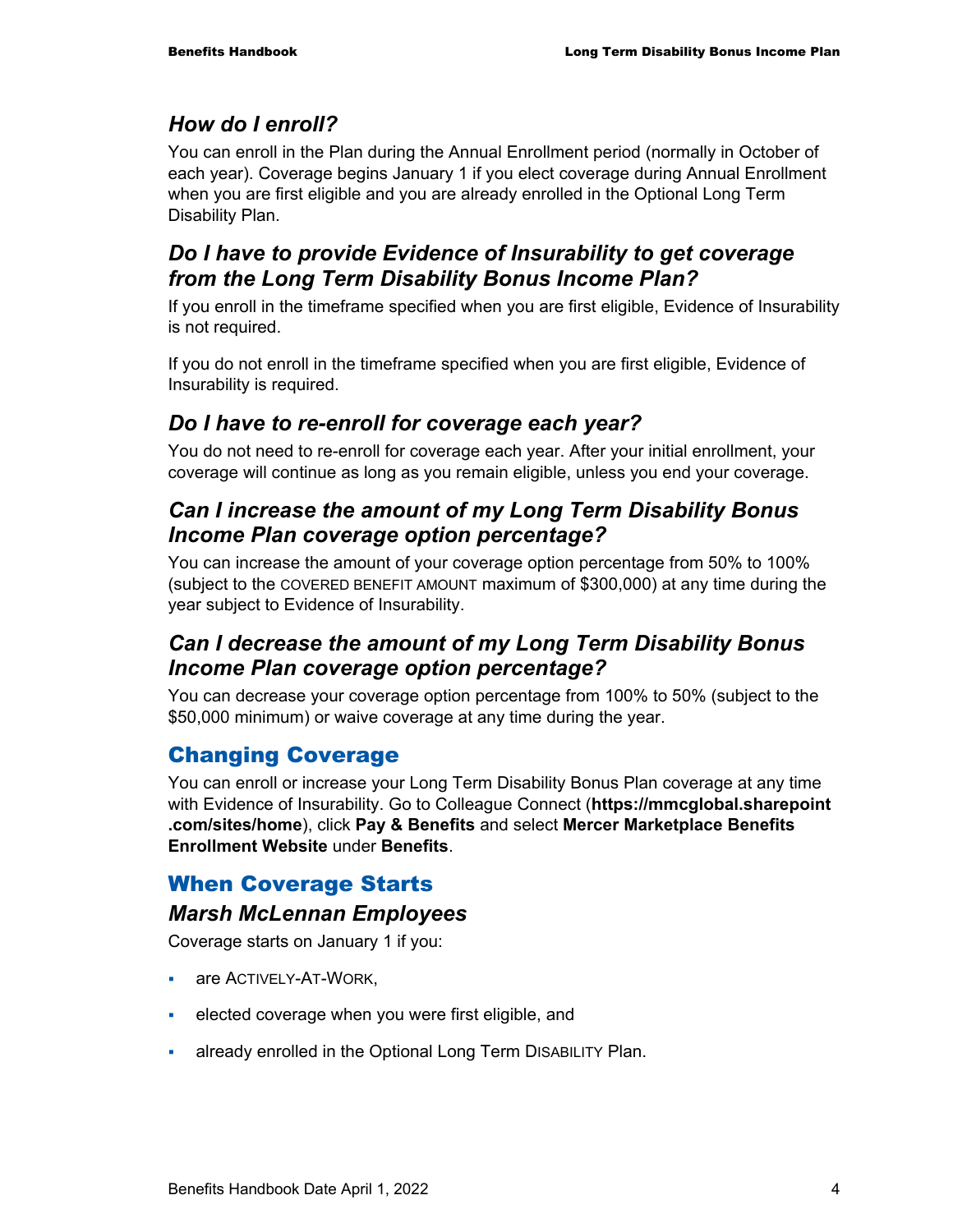Otherwise, if Actively-At-Work and you join:

- when you are first eligible and you are not enrolled in the Optional Long Term Disability Plan, coverage begins at the same time that enrollment in the Optional Long Term Disability Plan becomes effective, or
- after you are first eligible and you are already enrolled in the Optional Long Term Disability Plan, coverage begins once your EVIDENCE OF INSURABILITY application under the Long Term Disability Bonus Income Plan is approved by the CLAIMS ADMINISTRATOR, or
- after you are first eligible and you are not enrolled in the Optional Long Term Disability Plan, coverage begins once your enrollment in the Optional Long Term Disability Plan becomes effective and your Evidence of Insurability application under the Long Term Disability Bonus Income Plan is approved by the Claims Administrator.

If you are absent from work due to disability or leave of absence on the date your coverage would have become effective, your coverage will not become effective until you work one regular working day.

## *MMA Employees*

Coverage starts on January 1 if you:

- **are Actively-At-Work,**
- elected coverage when you were first eligible, and
- already enrolled in the Optional Long Term Disability Plan.

Otherwise, if Actively-At-Work and you join:

- when you are first eligible and you are not enrolled in the Optional Long Term Disability Plan, coverage begins at the same time that enrollment in the Optional Long Term Disability Plan becomes effective, or
- after you are first eligible and you are already enrolled in the Optional Long Term Disability Plan, coverage begins once your Evidence of Insurability application under the Long Term Disability Bonus Income Plan is approved by the Claims Administrator, or
- after you are first eligible and you are not enrolled in the Optional Long Term Disability Plan, coverage begins once your enrollment in the Optional Long Term Disability Plan becomes effective and your Evidence of Insurability application under the Long Term Disability Bonus Income Plan is approved by the Claims Administrator.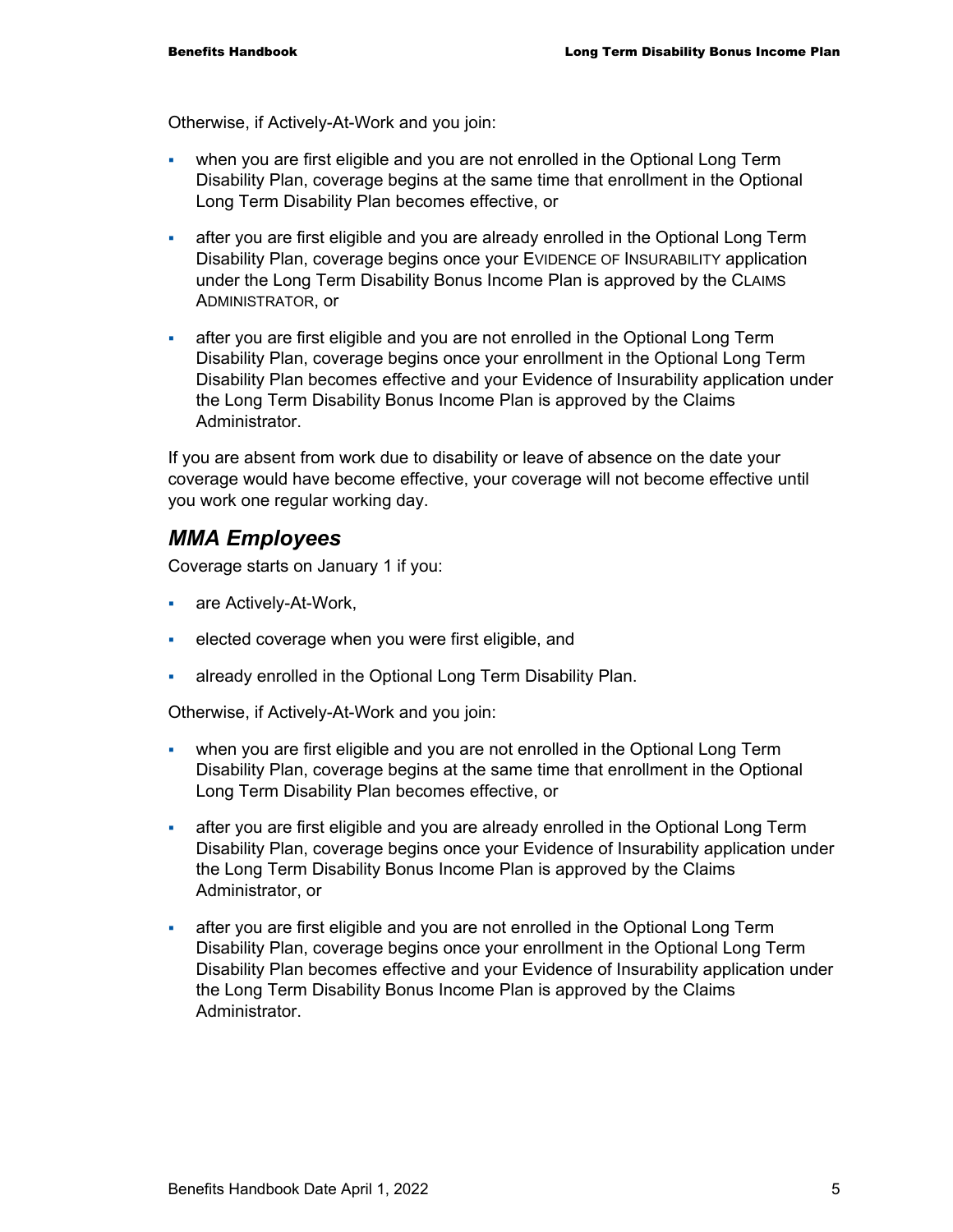If you are absent from work due to disability or leave of absence on the date your coverage would have become effective, your coverage will not become effective until you work one regular working day.

# When Coverage Ends

### *When does eligibility for coverage end?*

Your eligibility for Long Term DISABILITY Bonus Income Plan coverage will continue until the earliest of the following:

- $\blacksquare$  the date of your death
- the date the Plan is terminated
- the date you commence a leave of absence
- the date you discontinue coverage
- the date you no longer meet the eligibility requirements
- the date your employment is terminated
- the effective date that you discontinue your Optional Long Term Disability Plan coverage
- the year in which your eligible annual bonus in the current calendar year and the past two calendar years equals \$0.

# *Can I convert this coverage to an individual policy if I leave the Company?*

No. You can't convert this Disability Plan benefit to an individual policy when you are no longer eligible for coverage.

# Cost of Coverage

If you elect Long Term DISABILITY Bonus Income coverage, you pay the full cost for coverage.

| Age as of prior Dec. 1st | Annual Contribution as a % of Monthly<br><b>Covered Benefit Amount</b> |
|--------------------------|------------------------------------------------------------------------|
| Under 25                 | 1.5120%                                                                |
| 25 to 29                 | 1.7640%                                                                |
| 30 to 34                 | 2.2680%                                                                |
| 35 to 39                 | 3.5280%                                                                |
| 40 to 44                 | 4.7880%                                                                |
| 45 to 49                 | 6.8040%                                                                |
| 50 to 54                 | 8.5680%                                                                |
| 55 to 59                 | 10.8360%                                                               |
| 60 and above             | 11.2560%                                                               |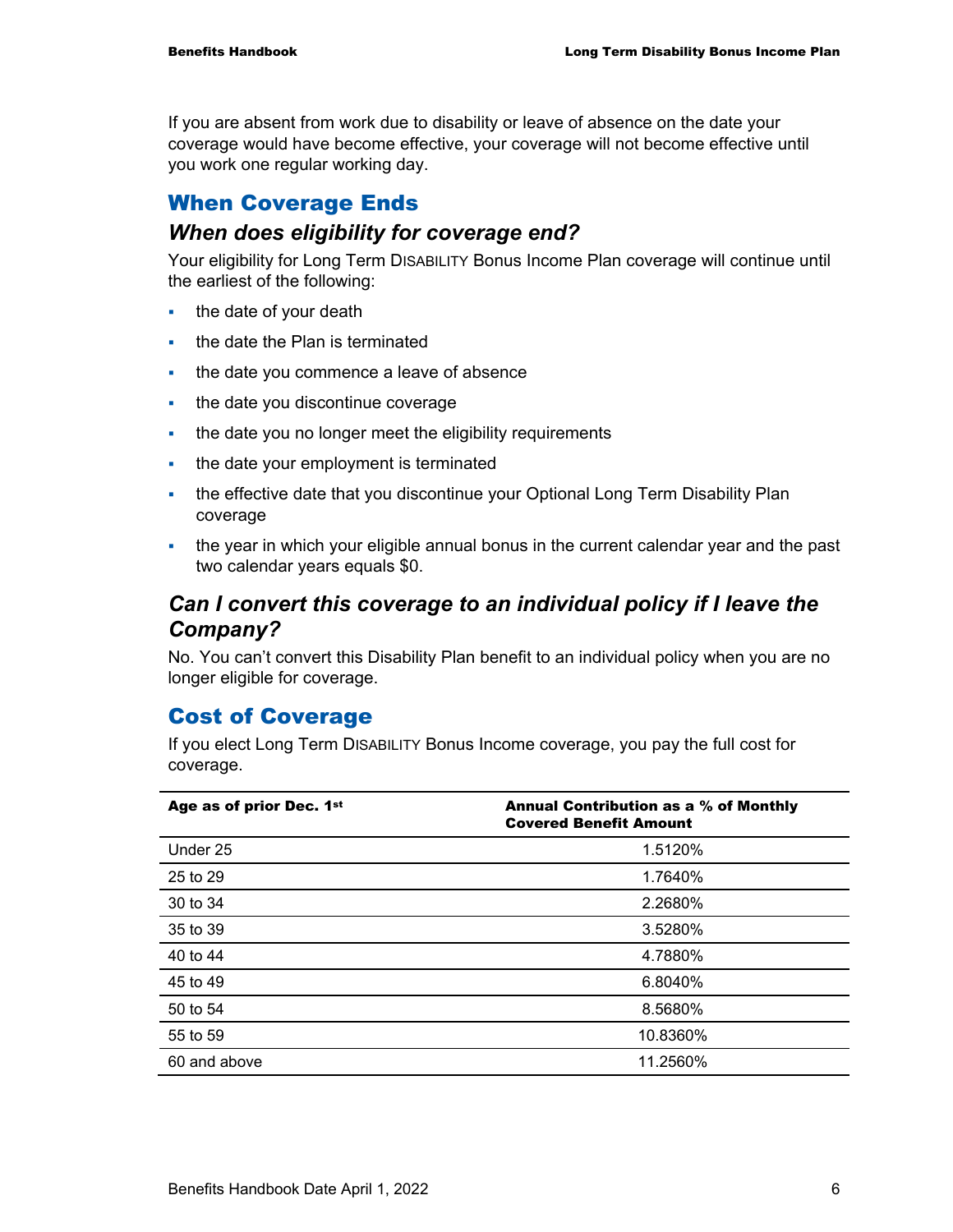۰

| <b>Cost Calculation Examples:</b>                                                                                               |
|---------------------------------------------------------------------------------------------------------------------------------|
| If your ELIGIBLE BONUS is \$25,000, your COVERAGE OPTION is 100% and you<br>are age 37, your cost is:                           |
| If you are paid semi-monthly:                                                                                                   |
| $$25,000 \div 12$ months = \$2,083.33 × 3.5280% = \$73.50 (annual) $\div 24$ pay<br>$periods = $3.06$ per semi-monthly paycheck |
| If you are paid weekly:                                                                                                         |
| $$25,000 \div 12$ months = \$2,083.33 × 3.5280% = \$73.50 (annual) $\div 52$ pay<br>$periods = $1.41$ per weekly paycheck       |
| If your eligible bonus is \$300,000, your coverage option is 50% and you are<br>age 45, your cost is:                           |
| If you are paid semi-monthly:                                                                                                   |
| $$150,000 \div 12$ months = \$12,500 × 6.8040% = \$850.50 (annual) ÷ 24<br>pay periods = $$35.44$ per semi-monthly paycheck     |
| If you are paid weekly:                                                                                                         |
| $$150,000 \div 12$ months = \$12,500 × 6.8040% = \$850.50 (annual) ÷ 24<br>pay periods = \$16.36 per weekly paycheck            |

# *Where do I find enrollment information and my covered benefit amount(s) under each coverage option percentage?*

|                                                   | <b>Enrollment Information</b>                                                                                                                                                                              | <b>Covered Benefit Amount(s) under</b><br>each Coverage Option Percentage                                                                                                                                  |
|---------------------------------------------------|------------------------------------------------------------------------------------------------------------------------------------------------------------------------------------------------------------|------------------------------------------------------------------------------------------------------------------------------------------------------------------------------------------------------------|
| Bermuda,<br>Cayman<br>Islands,<br><b>Barbados</b> | See your invitation letter.<br>Invitation letters are sent during the<br>Annual Enrollment period (normally in<br>October of each year).                                                                   | See your invitation letter. Invitation<br>letters are sent during the Annual<br>Enrollment period (normally in October<br>of each year).                                                                   |
| Marsh<br>McLennan                                 | Go to Colleague Connect<br>(https://mmcglobal.sharepoint<br>.com/sites/home), click Pay &<br><b>Benefits and select Mercer</b><br><b>Marketplace Benefits Enrollment</b><br><b>Website under Benefits.</b> | Go to Colleague Connect<br>(https://mmcglobal.sharepoint<br>.com/sites/home), click Pay &<br><b>Benefits and select Mercer</b><br><b>Marketplace Benefits Enrollment</b><br><b>Website under Benefits.</b> |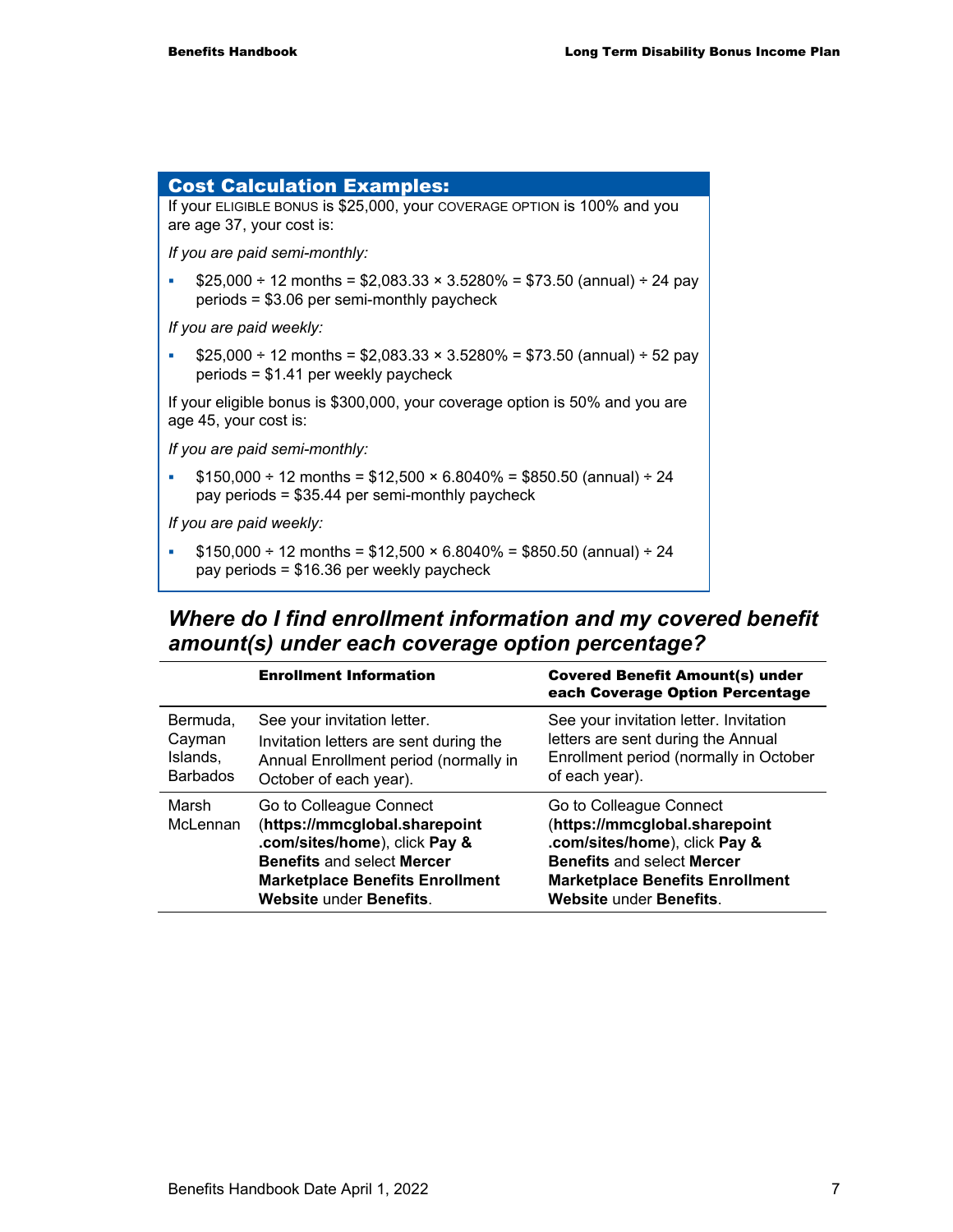# *Will my cost change?*

The cost of your Long Term Disability Bonus Income Plan coverage is based on your age as of the prior December  $1<sup>st</sup>$ . As you get older, the incidence of disabilities increases, and the cost of providing coverage increases. Accordingly, your cost increases.

The amount of your eligible bonus and your elected covered coverage option percentage benefit amount will also impact your cost.

# *When will my cost change go into effect?*

Your cost for Long Term Disability Bonus Income Plan coverage may change. Generally, these changes may occur each January 1.

The Company reserves the right to change the amount you are required to contribute at any time.

# *Taxes*

# *Do I pay for coverage with before-tax or after-tax dollars?*

You pay for your Long Term Disability Bonus Income Plan with after-tax dollars which are deducted from your paycheck.

# *Do I pay taxes on the long term disability payments I receive?*

Your long term Disability bonus income benefit is not taxable.

# How the Plan Works

The Long Term DISABILITY Bonus Income Plan provides for an additional level of income replacement if you elect this coverage and qualify for benefits under the Basic Long Term Disability Plan and the Optional Long Term Disability Plan. Approved benefits begin to be paid on the seventh month of disability.

You must qualify and elect benefit coverage under the Basic Long Term Disability Plan and the Optional Long Term Disability Plan to be considered for benefits under this Plan. The Company provides you with basic disability coverage and you can chose to purchase this additional coverage.

The Plan offers two coverage options: a 50% option and a 100% option. If you are approved to receive the Long Term Disability Bonus Income benefit, the Plan provides you with a MONTHLY BENEFIT of 60% of your COVERED BENEFIT AMOUNT, up to a maximum of \$15,000 per month.

The covered benefit amount is determined by applying the coverage option percentage to your ELIGIBLE BONUS. The 100% covered benefit amount coverage option is subject to a maximum covered benefit amount of \$300,000. The 50% coverage option is subject to a minimum covered benefit amount of \$50,000 and a maximum of \$150,000.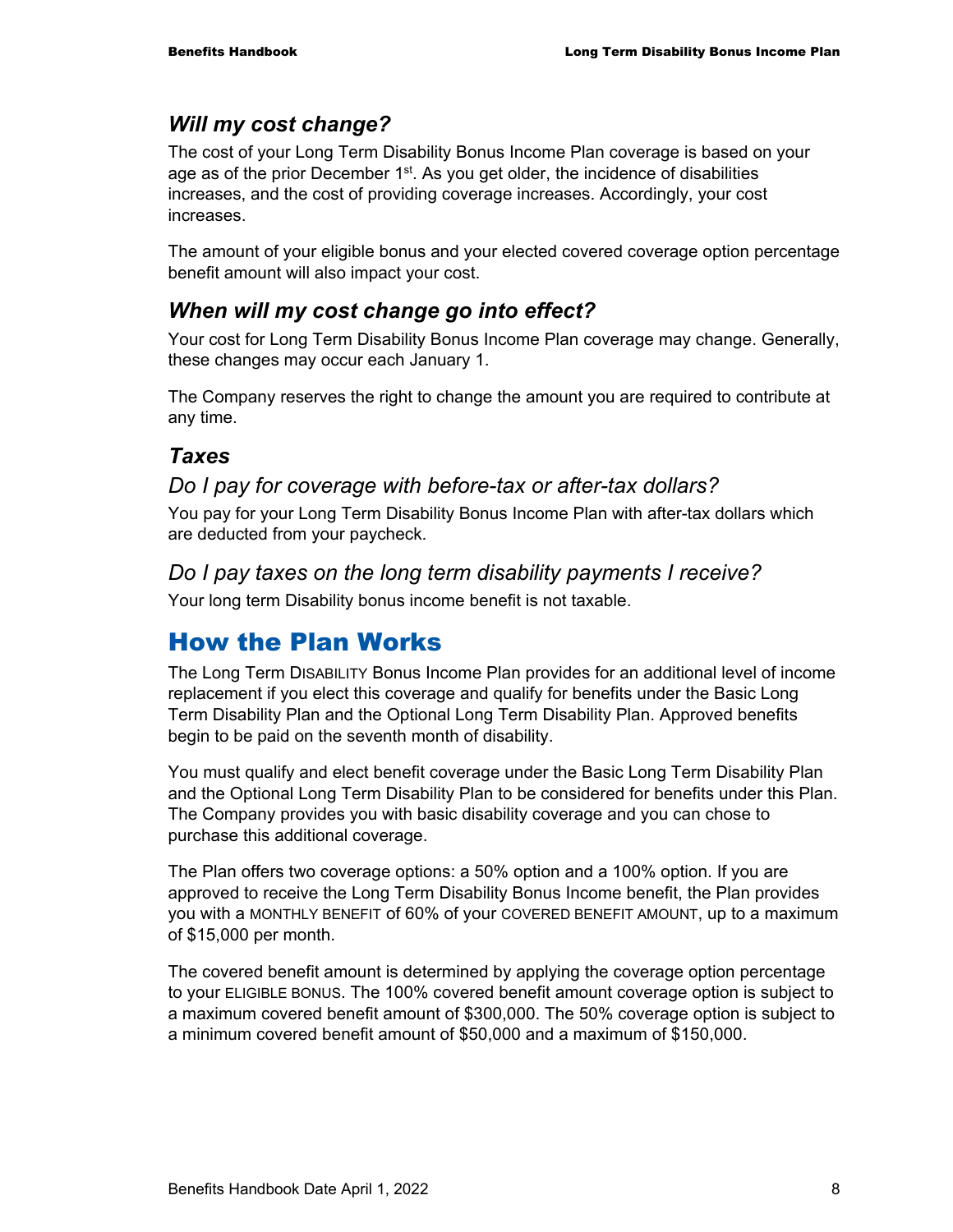If your eligible bonus is: And you may choose from these coverage options: Your covered benefit amount is: Your annual Long Term Disability Bonus Income Plan benefit payment is: \$5,000 to \$50,000 100% of eligible bonus 100% of your eligible bonus 60% of your covered benefit amount (maximum \$15,000 per month) \$50,001 to \$300,000 100% of eligible bonus 50% of eligible bonus 100% of eligible bonus 50% of eligible bonus (minimum of \$50,000) 60% of your covered benefit amount (maximum \$15,000 per month) More than \$300,000 100% of eligible bonus 50% of eligible bonus 100% of eligible bonus (maximum of \$300,000) 50% of eligible bonus 60% of your covered benefit amount (maximum \$15,000 per month)

The following chart illustrates how your Long Term Disability Bonus Income Plan benefit is determined.

For example, if your eligible bonus is \$30,000 and you elect:

 the 100% coverage option, your covered benefit amount would be \$30,000 and your Long Term Disability Bonus Income Plan annual BENEFIT PAYMENT would be \$18,000  $($30,000 \times 60\%).$ 

(maximum of \$150,000)

As another example, if your eligible bonus is \$80,000 and you elect:

- the 100% coverage option, your covered benefit amount would be \$80,000 and your Long Term Disability Bonus Income Plan annual benefit payment would be \$48,000  $($80,000 \times 60\%).$
- the 50% coverage option, your covered benefit amount would be \$50,000 (minimum covered benefit amount) and your Long Term Disability Bonus Income Plan annual benefit payment would be \$30,000 (\$50,000 × 60%).

### Eligible Bonus

An ELIGIBLE BONUS for coverage under the Long Term DISABILITY Bonus Income Plan is an annual incentive bonus award granted through the Company's incentive compensation plans. The definition of eligible bonus includes amounts awarded for a performance year regardless of whether paid promptly following such award, or deferred to a future year, whether distributed in cash or shares of Marsh & McLennan Companies common stock, or whether denominated in cash, stock bonus units (SBUs), other equitybased awards, or any combination thereof.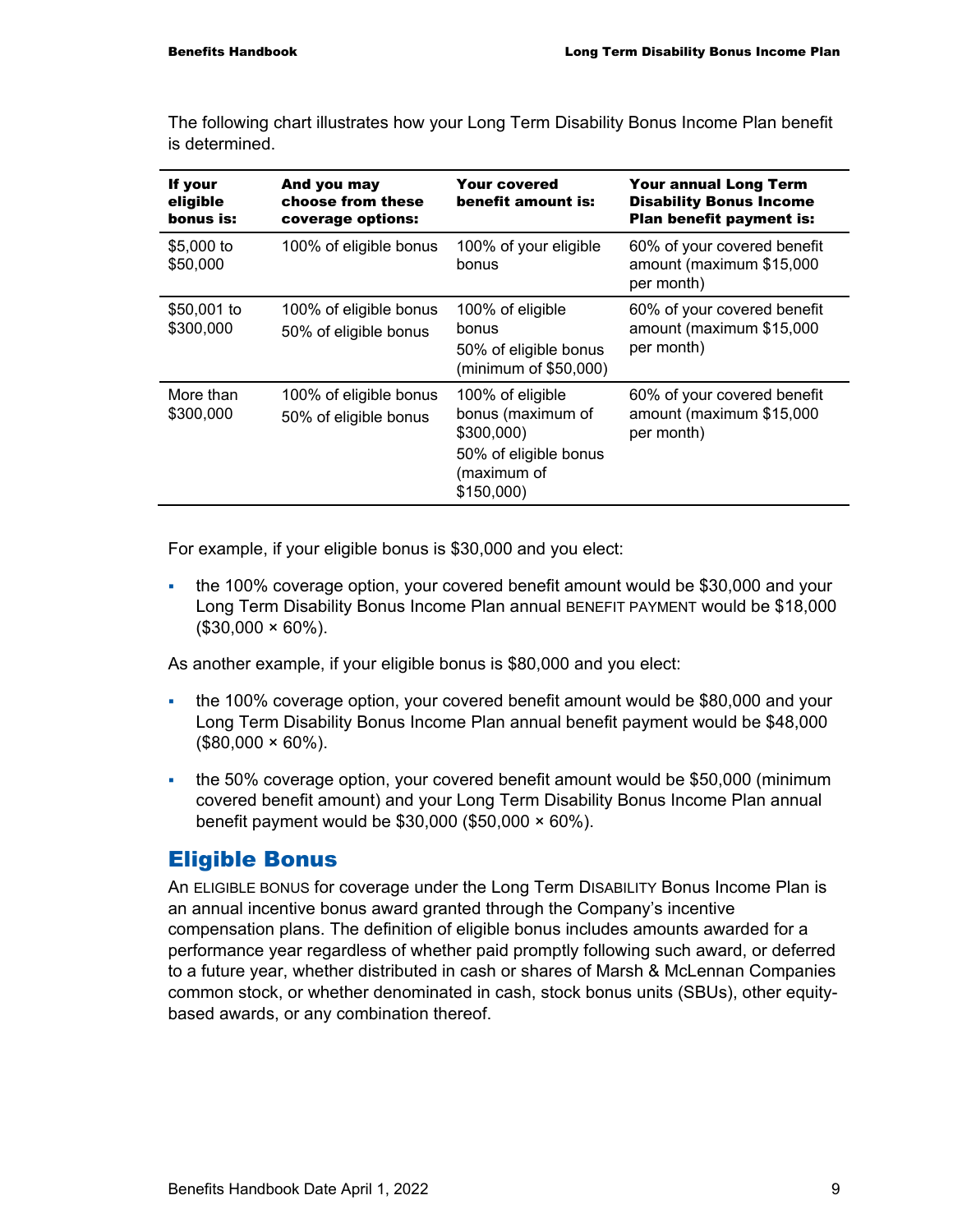The definition of eligible bonus excludes amounts that are not awarded as part of an annual incentive bonus award, such as long-term incentive compensation awards, signon bonuses, retention bonuses, non-recurring awards, one-time only special recognition awards, commission payments or commission-based incentive awards or awards based on Marsh & McLennan Companies common stock that are not a part of an annual incentive bonus award.

Despite the general rule above, an Operating Company may approve the inclusion of commission payments or commission-based incentive awards from US sales incentive plans as well as other variable compensation in the definition of an eligible bonus under the Long Term Disability Bonus Income Plan for the employees of that Operating Company. Any such approved inclusion of compensation in the definition of an eligible bonus will be uniformly applied to similarly-situated employees of that Operating Company. Marsh and Mercer have approved the inclusion of the following in the definition of eligible bonus under the Long Term Disability Bonus Income Plan.

| <b>Marsh</b> |                                                        | <b>Mercer</b> |                                                                      |
|--------------|--------------------------------------------------------|---------------|----------------------------------------------------------------------|
| ٠            | Marsh US Sales Compensation Incentive                  | ٠             | <b>Consumer Telesales Incentive Plan</b>                             |
|              | Plan (US SCIP)                                         |               | Mercer Health Inside Sales Plan                                      |
| ×            | Marsh US National Brokerage Producer                   | a,            | <b>EH&amp;B Sales Plan</b>                                           |
|              | Sales Plan                                             | ×             | <b>Investment Sales Plan</b>                                         |
| ш            | PEMA Sales Compensation Incentive Plan                 | a.            | Talent Product Sales Plan - multi                                    |
| ×            | Marsh Prgrm & Franchise Practice                       | ٠             | <b>Career Product Sales Plan</b>                                     |
| ×            | Dovetail Marketing Representative                      | ×             | <b>MMX Large Market Sales Plan</b>                                   |
|              | <b>Compensation Plan</b>                               | ٠             | <b>Workday Sales Plan</b>                                            |
| ×            | <b>ClearSight Sales Incentive Compensation</b><br>Plan | a,            | Rainmaker Compensation Plan - North America                          |
|              | <b>Private Client Services VCP</b>                     | ×             | Sales Compensation Plan for Mercer Consulting<br>Sales Professionals |
| a.           | <b>Sales Referral Incentive</b>                        | ×             | H&B Producing Consultant Sales Plan                                  |
| ×            | <b>Acquisition Sales Plan</b>                          | ×             | Mercer Health Sales Consulting Incentive Plan                        |
| ×            | Marsh Canada Sales Professional Plan                   | ٠             | <b>Consumer Association Sales Plan</b>                               |
| m.           | <b>Marsh US Client Executive Sales</b>                 | ×             | <b>Career Partner Plan</b>                                           |
|              | <b>Compensation Plan</b>                               | ×             | <b>Career Consulting Incentive Plan</b>                              |
|              |                                                        | a.            | <b>Private Clients Services VCP</b>                                  |
|              |                                                        | ×             | <b>Investment ART Sales Incentive Plan</b>                           |
|              |                                                        |               | <b>GBM SIP</b>                                                       |
|              |                                                        | ×             | Mercer Referral Agent Plan                                           |
|              |                                                        | ×             | Mercer Digital Solutions Consultant Bonus Plan                       |
|              |                                                        | ×             | Thomsons New Business Sales Plan                                     |
|              |                                                        | ×             | Thomsons Client Solutions OTC Plan                                   |
|              |                                                        | ×             | Mercer Career Inside Sales Plan                                      |
|              |                                                        | ×             | Mercer Career Sales Consulting Incentive Plan                        |
|              |                                                        |               | Mercer Outside Sales Plan                                            |
|              |                                                        |               | Mercer On Target Earnings Plan                                       |
|              |                                                        |               | Mercer Private Markets Incentive Plan                                |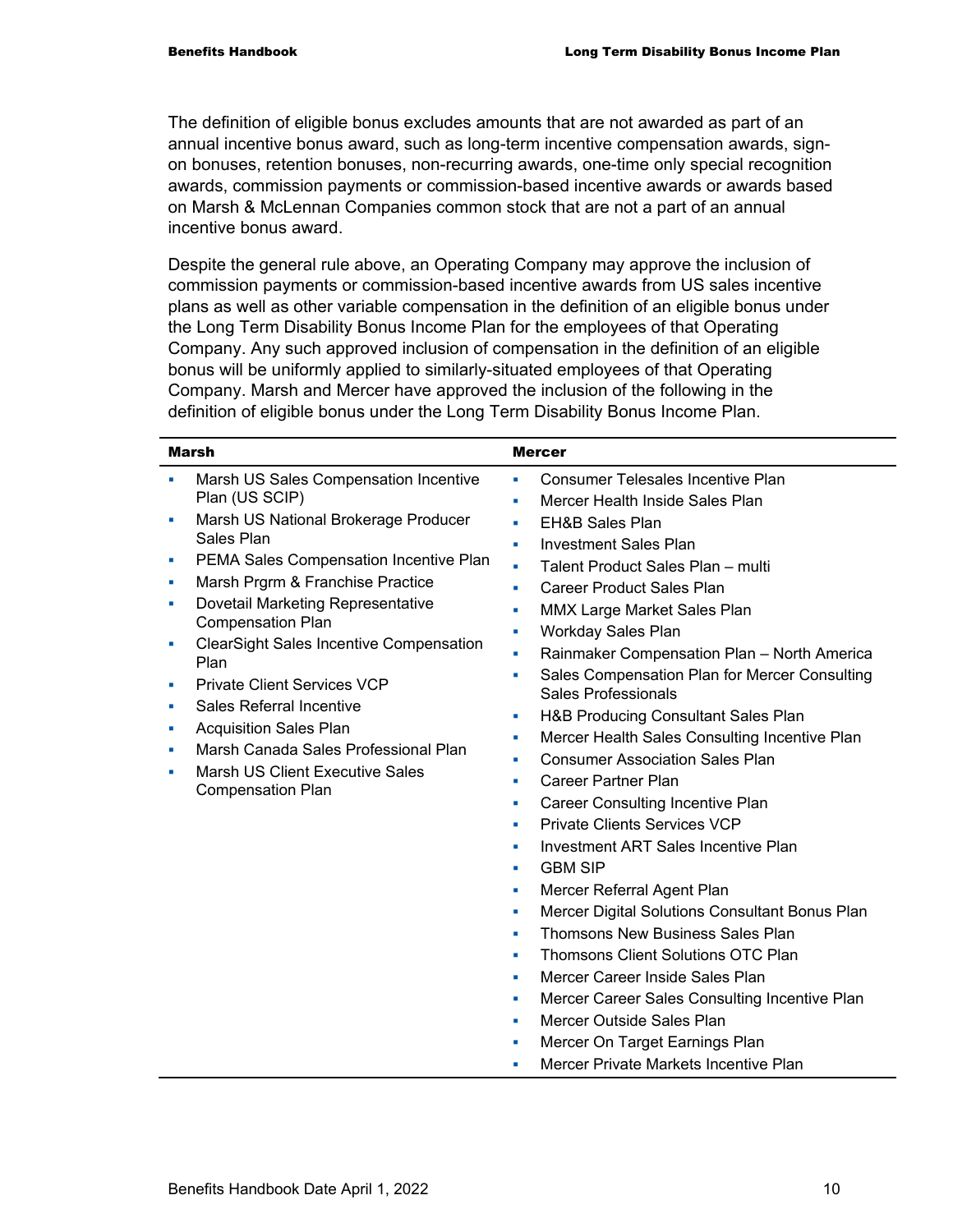For the purposes of the Long Term Disability Bonus Income Plan your eligible bonus is the higher of:

- the eligible bonus that you received in the current calendar year with respect to the preceding performance year, or
- the average of your eligible bonuses awarded by the Company for the three or fewer preceding performance years for which you were eligible for the Plan.

# Disability Explanation

## *What is the Plan's definition of disability?*

To be considered disabled, you must be "totally" disabled. During **the first 30 months of an approved** DISABILITY (including the first six months under the Short Term Disability Plan), you are considered totally disabled if you are unable to continuously perform the substantial and material duties of *your* present occupation because of an illness or injury, as long as you are not engaged in any other occupation or employment. Medical certification of disability is required, and you must be under the regular care of a licensed physician who is qualified to treat your condition. You are responsible for any costs you may incur to initially qualify for disability, such as providing medical records or submitting to an independent medical examination. The Plan does not cover these costs.

The Plan's definition of total disability changes **after 30 months** (including the first six months under the Short Term Disability Plan). After this period, you are considered totally disabled and eligible for benefits if you are continuously unable to engage in duties of *any* substantial gainful employment for which you are reasonably qualified by education, training or experience. You must be under the regular care of a licensed physician who is qualified to treat your condition.

You or your doctor may be asked periodically to provide proof of your continuing Disability. You will be responsible for any doctor's charges or other costs associated with providing such proof. The Plan does not cover these costs.

# **Pregnancy**

# *Will I receive Long Term Disability Bonus Income Plan benefits if I am pregnant?*

You may be eligible for benefits from the Long Term DISABILITY Bonus Income Plan if your pregnancy, childbirth or any complications prevent you from performing your job for more than six months and you have exhausted your Short Term Disability benefits. As with any disability, you must satisfy the requirements of an eligible disability, and your disability must be approved by the CLAIMS ADMINISTRATOR.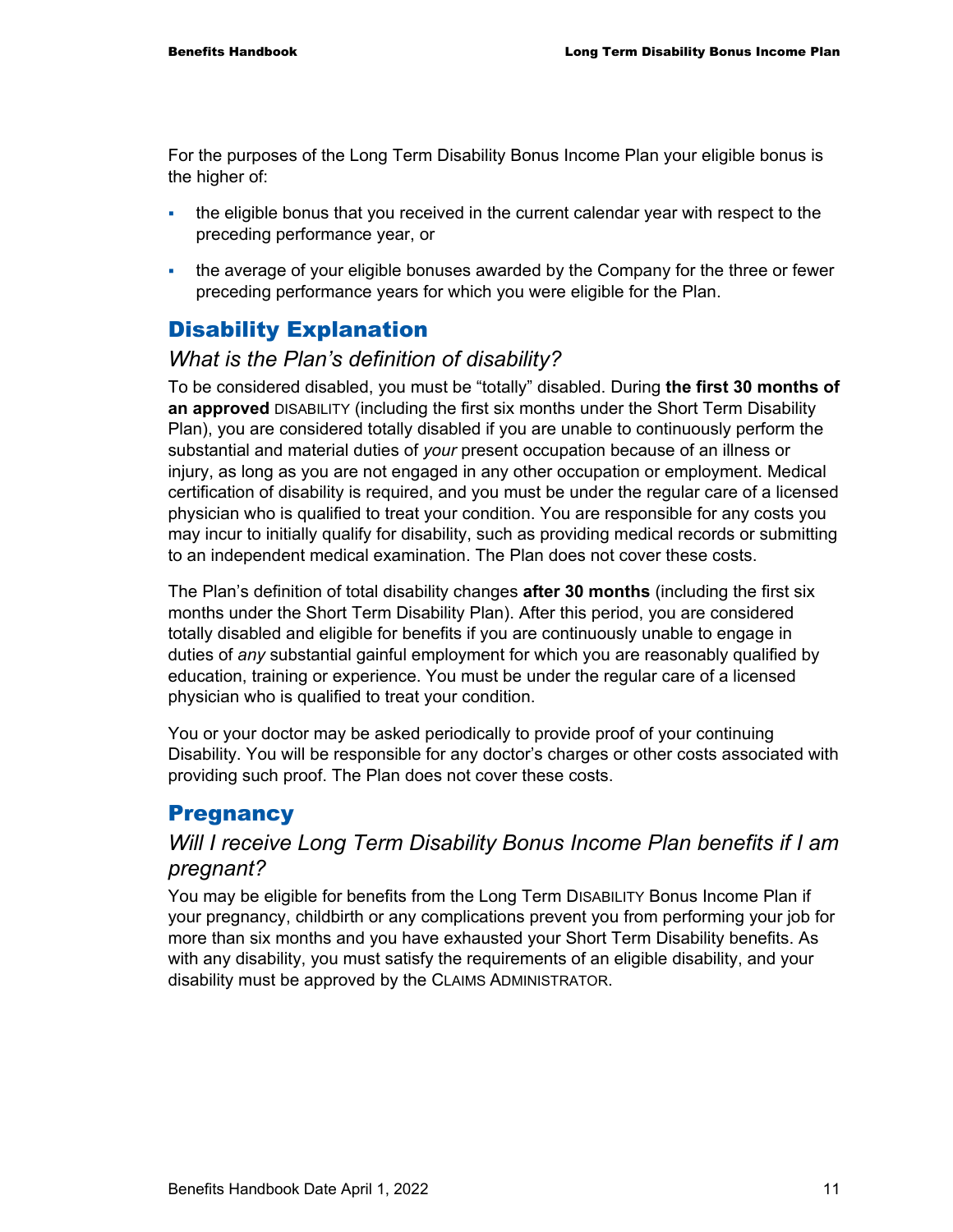# Mental Health and Substance Abuse

# *Mental Health*

# *Can I receive benefits from the Long Term Disability Bonus Income Plan if I have a mental health condition?*

You may be eligible for benefits from the Long Term DISABILITY Bonus Income Plan if your mental health condition prevents you from performing your job. As with any disability, you must satisfy the requirements of an eligible disability, and your disability must be approved by the CLAIMS ADMINISTRATOR.

# *Are benefits limited for mental health conditions?*

If you become disabled (as determined by the Claims Administrator) on or after January 1, 2006 because of a mental health condition that results from any cause, then, subject to all other Plan provisions, benefits will be payable:

- only for so long as you are confined in a hospital or other place licensed to provide medical care for the disabling condition; or
- when you are not so confined, a total of 24 months (excluding the first six months under the Short Term Disability Plan) for all such disabilities during your lifetime.

Mental health condition means any psychological, behavioral or emotional disorder or ailment of the mind, including physical manifestations of psychological, behavioral or emotional disorders, but excluding demonstrable, structural brain damage.

# *If I was approved for Short Term and/or Long Term Disability Bonus Income Plan prior to January 1, 2006, does the 24-month Long Term Disability Bonus Income Plan benefit limit on non-confined treatment for a mental health condition apply?*

No, if you were approved for Short Term and/or Long Term Disability Bonus Income Plan by the Claims Administrator prior to January 1, 2006, you are not subject to the 24 month (excluding the first six months under the Short Term Disability Plan) Long Term Disability Bonus Income Plan benefit limit on non-confined treatment for a mental health condition.

If however, you were approved for Short Term and/or Long Term Disability Bonus Income Plan benefits for non-confined treatment for a mental health condition prior to January 1, 2006, you return to work for at least six months, and then you become disabled again for the same mental health condition on or after January 1, 2006, you are subject to the 24-month (excluding the first six months under the Short Term Disability Plan) Long Term Disability Bonus Income Plan benefit limit on non-confined treatment for a mental health condition.

Periods of non-confined treatment for substance abuse count toward the 24-month (excluding the first six months under the Short Term Disability Plan) Long Term Disability Bonus Income Plan benefit limit on non-confined treatment for mental health conditions.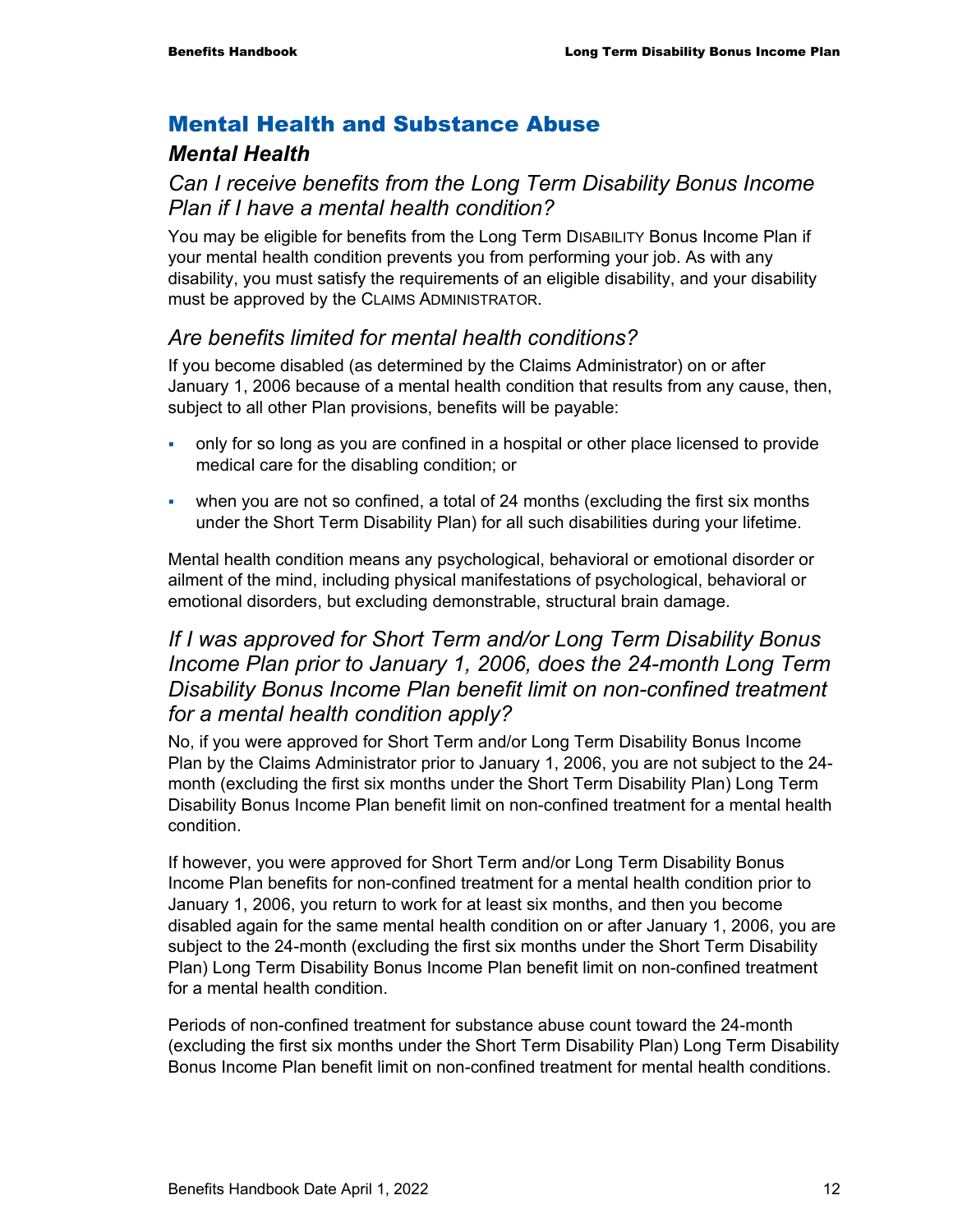# *Substance Abuse*

# *Can I receive benefits under the Long Term Disability Bonus Income Plan if I have a substance abuse problem?*

You may be eligible for benefits from the Long Term Disability Bonus Income Plan if your substance abuse problem prevents you from performing your job. As with any disability, you must satisfy the requirements of an eligible disability, and your disability must be approved by the Claims Administrator.

# *Are benefits limited for substance abuse?*

If you become disabled (as determined by the Claims Administrator) on or after January 1, 2006 because of alcoholism or the non-medical use of narcotics, sedatives, stimulants, hallucinogens, or any other such substance then, subject to all other Plan provisions, benefits will be payable:

- only for so long as you are confined in a hospital or other place licensed to provide medical care for the disabling condition; or
- when you are not so confined, a total of 24 months (excluding the first six months under the Short Term Disability Plan) for all such disabilities during your lifetime.

# *If I was approved for Short Term and/or Long Term Disability prior to January 1, 2006, does the 24-month Long Term Disability Bonus Income Plan benefit limit on non-confined treatment for substance abuse apply?*

No, if you were approved for Short Term and/or Long Term Disability Bonus Income Plan by the Claims Administrator prior to January 1, 2006, you are not subject to the 24 month (excluding the first six months under the Short Term Disability Plan) Long Term Disability Bonus Income Plan benefit limit on non-confined treatment for substance abuse.

If however, you were approved for Short Term and/or Long Term Disability Bonus Income Plan benefits for non-confined treatment for a substance abuse problem prior to January 1, 2006, you return to work for at least six months, and then you become disabled again for the same substance abuse problem on or after January 1, 2006, you are subject to the 24-month (excluding the first six months under the Short Term Disability Plan) Long Term Disability Bonus Income Plan benefit limit on non-confined treatment for a substance abuse problem.

Periods of non-confined treatment for substance abuse count toward the 24-month (excluding the first six months under the Short Term Disability Plan) Long Term Disability Bonus Income Plan benefit limit on non-confined treatment for mental health conditions.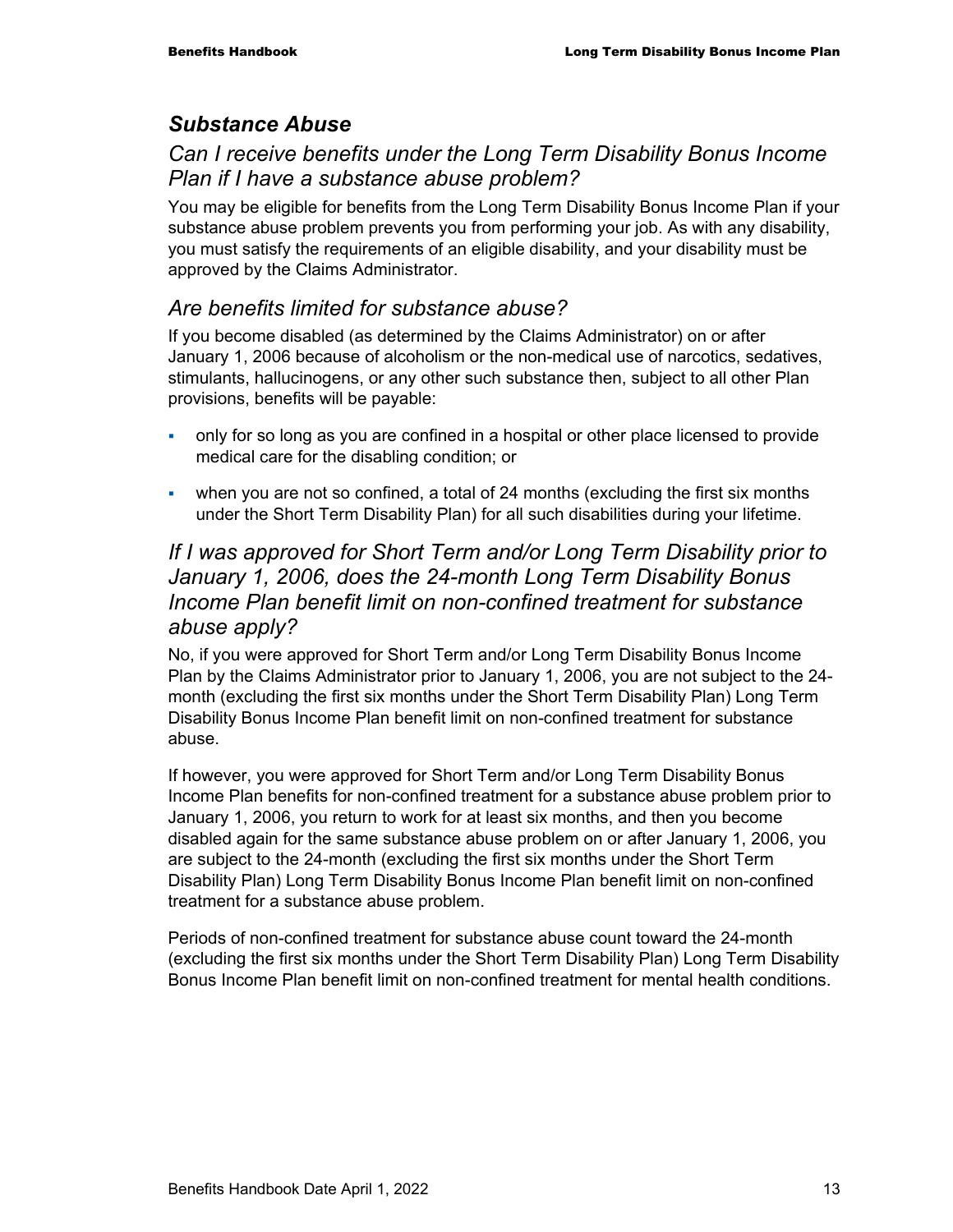# **Exclusions**

## *Are there any restrictions or exclusions?*

Yes. For the plan year beginning July 1, 2006, no benefit is paid for:

- disabilities not treated by a licensed physician who is qualified to treat your condition
- **intentionally self-inflicted injuries**
- disabilities as a result of declared or undeclared war or act of war
- disabilities as a result of the commission of a felony.

**Note:** Previous to July 1, 2006, a benefit is paid for disabilities as a result of declared or undeclared war or act of war outside the United States, Canada, Puerto Rico, Bermuda, Barbados, and the Cayman Islands for covered employees assigned on a temporary basis by the Company outside their country of regular employment but no benefit is paid for disabilities as a result of voluntary participation in a riot.

# Returning to Work

# *What happens to my Long Term Disability Bonus Income Plan benefit if I return to work part-time?*

If the CLAIMS ADMINISTRATOR approves your return to work part-time as a part of the Basic Long Term DISABILITY Plan's rehabilitative employment program, you will still receive your entire Long Term Disability Bonus Income Plan benefit.

# Rehabilitation Benefits

# *What is the rehabilitative program?*

The rehabilitative program is any gainful occupation or employment for wage or profit, provided such employment is performed during a period in which you are unable to fully perform your regular employment with the Company.

# *What effect does the rehabilitative program have on my benefits under this Plan?*

The Long Term DISABILITY Bonus Income Plan's disability benefits are not reduced by the rehabilitative program. Only the Basic Long Term Disability Plan's disability benefits are reduced by the amounts earned under the rehabilitative program.

# *Am I eligible for the Rehabilitative program benefits?*

If you are receiving Basic Long Term Disability Plan benefits, you are eligible to participate in the rehabilitative program. The rehabilitative program is designed to meet your specific disability needs, and the CLAIMS ADMINISTRATOR and your physician have to approve your participation in the rehabilitative program.

## *Is there a penalty for not participating in the rehabilitative program?*  There is no penalty if you don't participate in the rehabilitative program.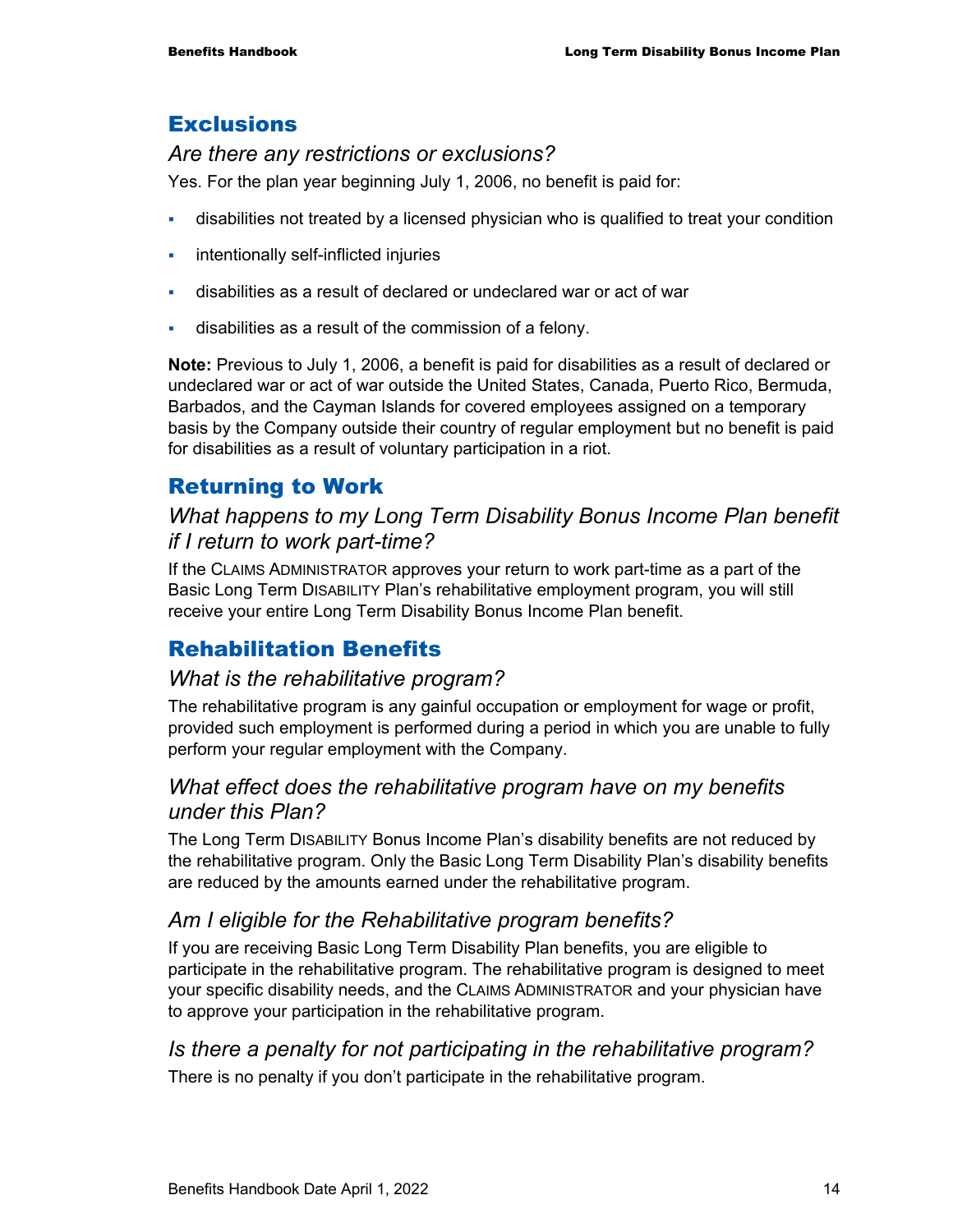# Disability Payment Details

# *How is the Long Term Disability Bonus Income Plan benefit payment determined?*

The Long Term DISABILITY Bonus Income Plan BENEFIT PAYMENT is determined by taking 60% of your COVERED BENEFIT AMOUNT up to \$15,000 per month. The covered benefit amount is determined by applying the COVERAGE OPTION percentage you elect to your ELIGIBLE BONUS. The 100% coverage option is subject to a maximum of \$300,000. The 50% coverage option is subject to a minimum of \$50,000 and a maximum of \$150,000.

# *Maximum Benefit*

The Plan's maximum benefit amount is \$15,000 per month.

# Getting Paid

You must first qualify for benefits under the Basic Long Term DISABILITY Plan and the Optional Long Term Disability Plan in order to be considered for benefits under the Long Term Disability Bonus Income Plan.

If you elect this coverage and qualify for long term Disability benefits, your payments will begin under the Long Term Disability Bonus Income Plan beginning with the 7<sup>th</sup> month of an approved disability. The Plan will pay a MONTHLY BENEFIT equal to 60% of the COVERED BENEFIT AMOUNT that you have chosen to cover, divided by 12. For example, if your covered benefit amount is \$24,000, your monthly benefit would equal \$1,200 (\$24,000 times 60% divided by 12).

This Plan pays disability benefits regardless of any other disability income you may receive and is subject to the Long Term Disability Income Plan monthly maximum limit of \$15,000.

# *Benefits Payment Method*

Monthly benefits are paid by the CLAIMS ADMINISTRATOR by either check or direct deposit to a bank account you designate at the end of each month. If you elect to receive your benefit payment by check, your benefit payment will be mailed to your home address.

# *Payment Period*

Your payments will end on the earliest of the following:

- you cease to be disabled (as determined by the Claims Administrator)
- you die
- you reach age 65 (if your birthday is on the first of the month. Otherwise, payments continue until the end of the month in which you reach age 65.), unless you become disabled on or after age 62 (see the "Benefit Schedule Based on Age" on page 16 for details)
- you reach the disability benefit limit for mental health and/or substance abuse
- after 30 months (including the first six months under the Short Term Disability Plan), unless you are unable to engage in duties of any substantial gainful employment for which you are reasonably qualified by education, training or experience (as determined by the Claims Administrator).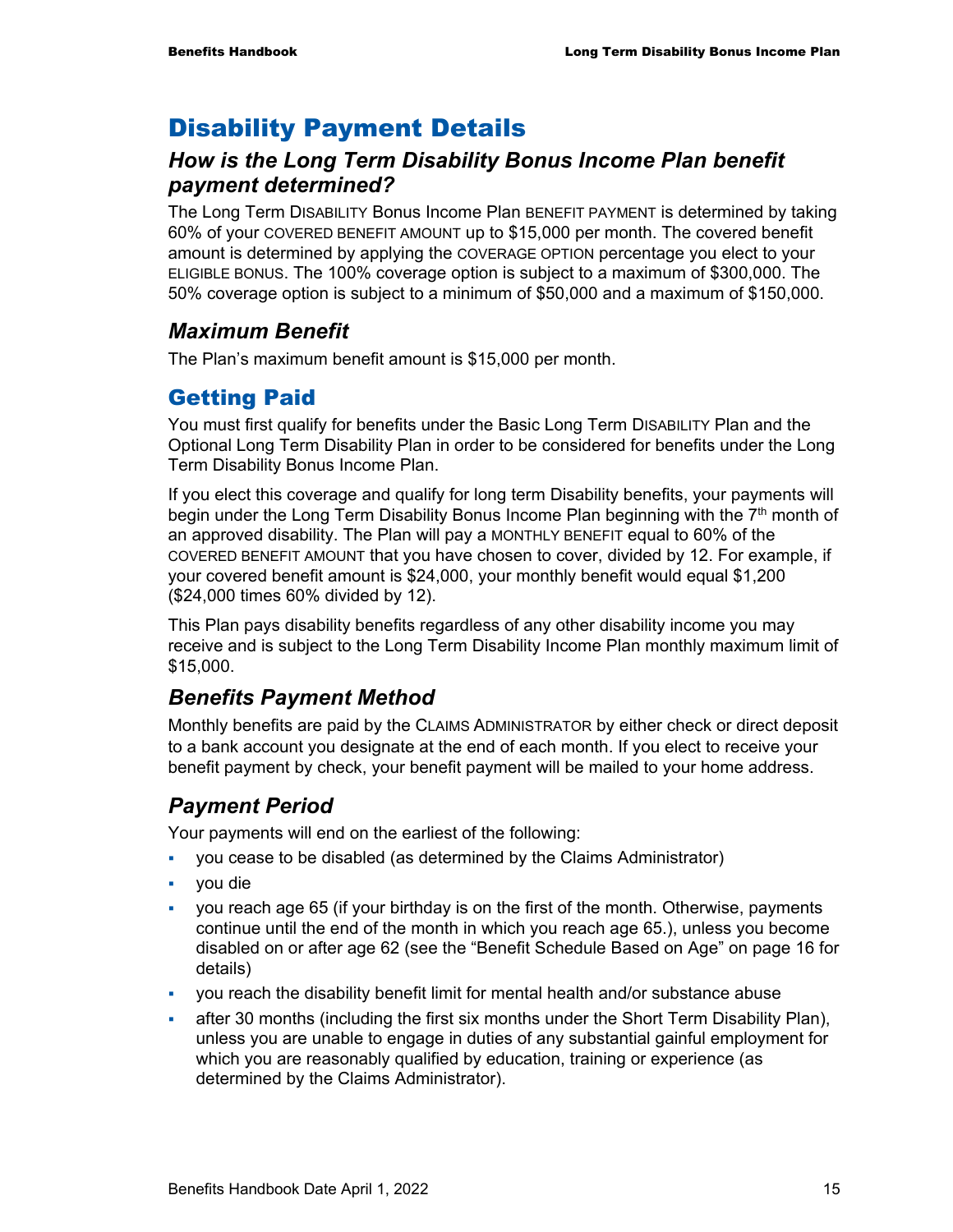# *Payment Period Exceptions*

There are exceptions to the normal payment period if:

you become disabled on or after age 62.

# *Benefit Schedule Based on Age*

### *How long are benefits paid if I become disabled on or after age 62?*

If you become disabled on or after age 62, benefits will be paid according to the schedule below (based on your age at the time you became disabled):

- age 62, benefits will be paid up to a maximum of  $3\frac{1}{2}$  years
- age 63, benefits will be paid up to a maximum of 3 years
- age 64, benefits will be paid up to a maximum of  $2\frac{1}{2}$  years
- age 65, benefits will be paid up to a maximum of 2 years
- age 66, benefits will be paid up to a maximum of  $1\frac{3}{4}$  years
- age 67, benefits will be paid up to a maximum of  $1\frac{1}{2}$  years
- age 68, benefits will be paid up to a maximum of  $1\frac{1}{4}$  years
- age 69 or older, benefits will be paid up to a maximum of 1 year.

# Other Sources of Disability Benefits

# *What impact does receiving other disability income benefits have on my Long Term Disability Bonus Income Plan benefit?*

Your Long Term DISABILITY Bonus Income Plan benefit is not reduced by any disability income you receive from other sources (offset income).

# *Is my Long Term Disability Bonus Income Plan benefit subject to subrogation?*

To the maximum extent permitted by law, the Plan is entitled to equitable or other permitted remedies, including a lien or constructive trust, to recover any amounts received as a result of a judgment, settlement or other means of compensation for conditions or injuries which have resulted in the payment of benefits under this Plan. This will include, but is not limited to, damages for pain and suffering and lost income. The Plan is entitled to recover these amounts from you; any covered family member or beneficiary, or any other person holding them, up to the amount of all payments made or payable in the future plus costs of recovery. The Plan has a priority interest in any and all funds recovered in any full or partial recovery, including funds intended to compensate for attorney's fees and other expenses.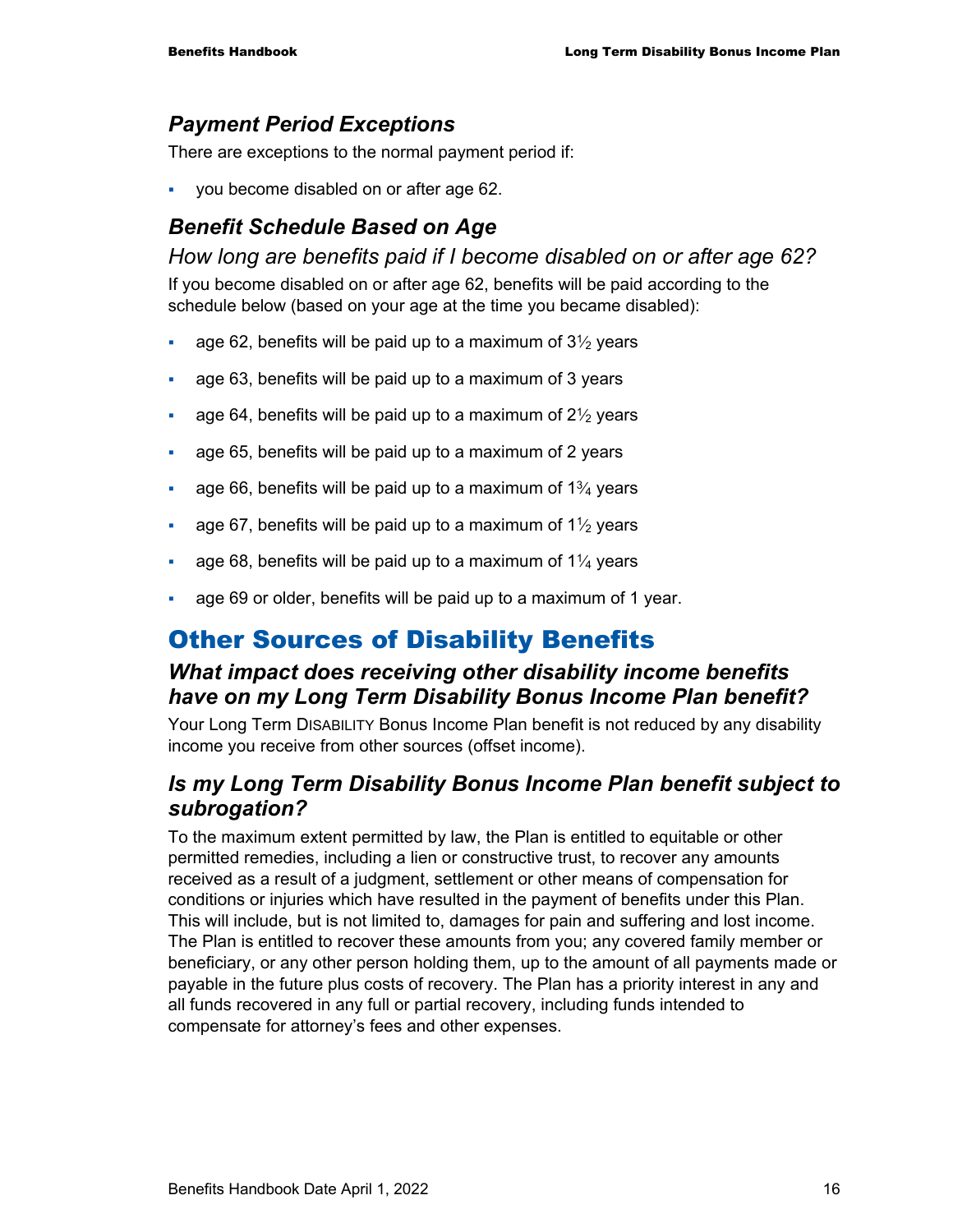As a condition of receiving benefits under this Plan, you agree that:

- 1. You will promptly notify the CLAIMS ADMINISTRATOR of any settlement negotiations, settlement, or judgment in any litigation related to an event or condition for which you have received, or expect to receive, benefits under this Plan; and
- 2. Future benefits, even for an unrelated event or condition, may be reduced by the amount of any judgment or settlement, or similar compensation which the Plan would be entitled to under the rules above but is unable to recover.

# Filing a Claim

The CLAIMS ADMINISTRATOR will notify you if paperwork is needed to initiate a Long Term DISABILITY Bonus Income Plan claim. Any required paperwork will be sent to your home address.

The documentation typically required includes:

- an Authorization Form to release your medical information
- an Integration Acknowledgement Form which advises you about the integration of other income benefits with this Plan and requires you to agree to reimburse the Company if an overpayment occurs
- **additional paperwork as needed.**

You must timely complete all requested documentation to receive Long Term Disability Bonus Income Plan benefits.

# *How do I file a claim?*

After you have been on Short Term Disability for four months and it is anticipated that you may be eligible for Long Term Disability Bonus Income coverage, any additional paperwork needed will be requested directly to your home address. You must complete all requested documentation to receive long term disability bonus income benefits.

# *Who decides if I am eligible to receive a disability benefit payment?*

The CLAIMS ADMINISTRATOR has full discretion and authority to determine eligibility to receive BENEFIT PAYMENT under the Plan. The Plan Administrator determines any claims concerning whether you are eligible for coverage under the Plan or whether you properly enrolled in the Plan. Please see the *Administrative Information* Section for more information.

# *How do I appeal a benefit determination or denied claim?*

The Administrative Information Section describes special rules, procedures and deadlines that apply to appeals of benefit determinations and denied claims, and your special legal rights under ERISA.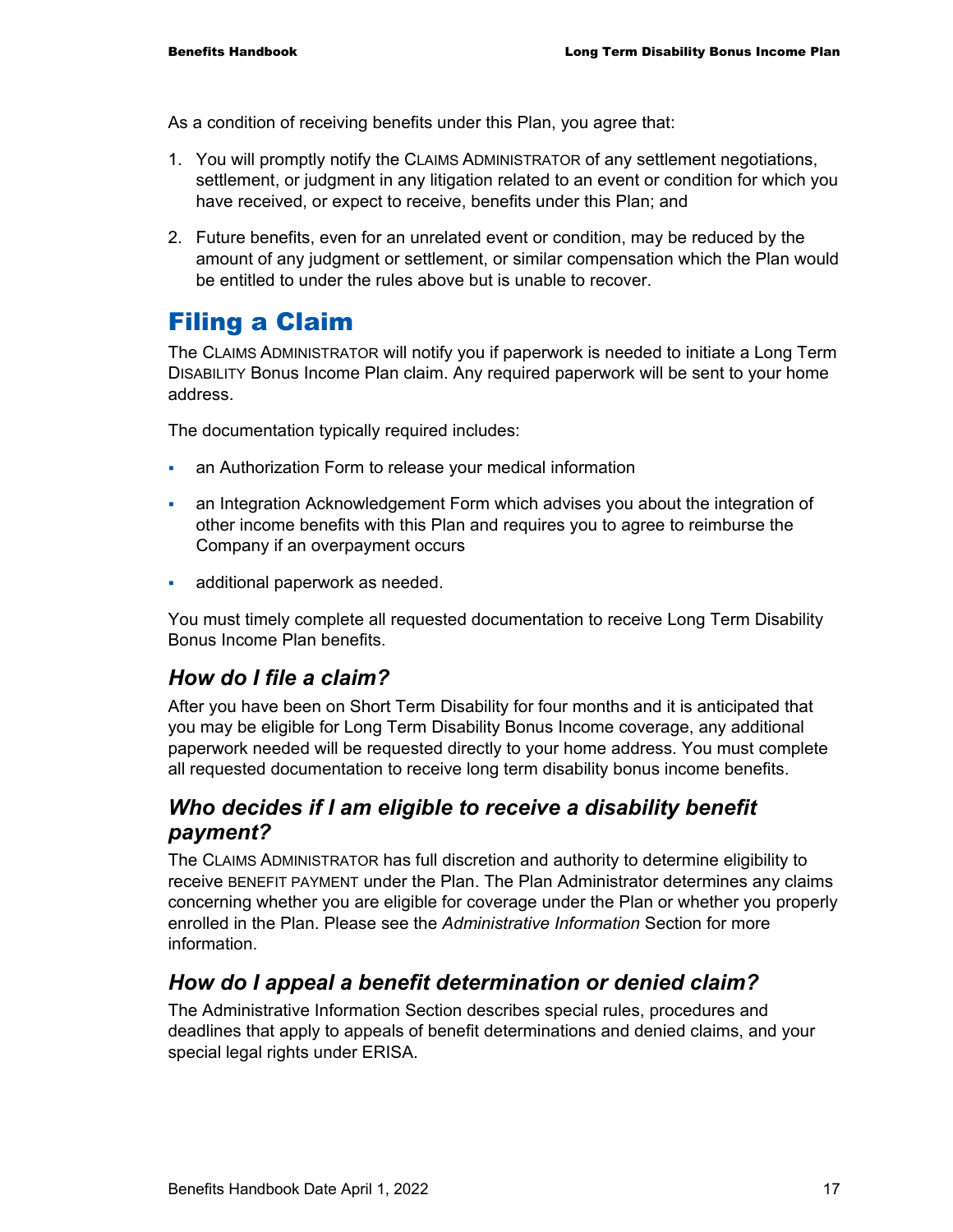# **Glossary**

#### ACTIVELY-AT-WORK

You are "Actively-At-Work" if you are fulfilling your job responsibilities at a Company-approved location on the day coverage is supposed to begin (e.g., you are not out ill or on a leave of absence).

#### BENEFIT PAYMENT

The benefit payment is 60% of your covered benefit amount (subject to a monthly maximum of \$15,000).

CLAIMS ADMINISTRATOR

The Hartford Life and Accident Insurance Company P.O. Box 14306 Lexington, KY 40512-4306 Phone: +1 866 432 6727 Fax: +1 866 411 5613

#### COVERAGE OPTION

The Plan offers two coverage options: a 50% option and a 100% option.

COVERED BENEFIT AMOUNT

The covered benefit amount is used to determine the annual Long Term Disability Bonus Income plan payment. It is determined by applying the coverage option percentage you elect to your eligible bonus. The covered benefit amount is subject to a maximum of \$300,000 and if the 50% option is elected, a minimum of \$50,000.

#### **DISABILITY**

To be considered disabled, you must be "totally" disabled. During the first 30 months of an approved disability (including the first six months under the Short Term Disability Plan), you are considered totally disabled if you are unable to continuously perform the substantial and material duties of your present occupation because of an illness or injury, as long as you are not engaged in any other occupation or employment. Medical certification of disability is required, and you must be under the regular care of a licensed physician who is qualified to treat your condition. You are responsible for any costs you may incur to initially qualify for disability, such as providing medical records or submitting to an independent medical examination. The Plan does not cover these costs.

The Plan's definition of total disability changes after 30 months (including the first six months under the Short Term Disability Plan). After this period, you are considered totally disabled and eligible for benefits if you are continuously unable to engage in duties of any substantial gainful employment for which you are reasonably qualified by education, training or experience. You must be under the regular care of a licensed physician who is qualified to treat your condition.

You or your doctor may be asked periodically to provide proof of your continuing disability. You will be responsible for any doctor's charges or other costs associated with providing such proof. The Plan does not cover these costs.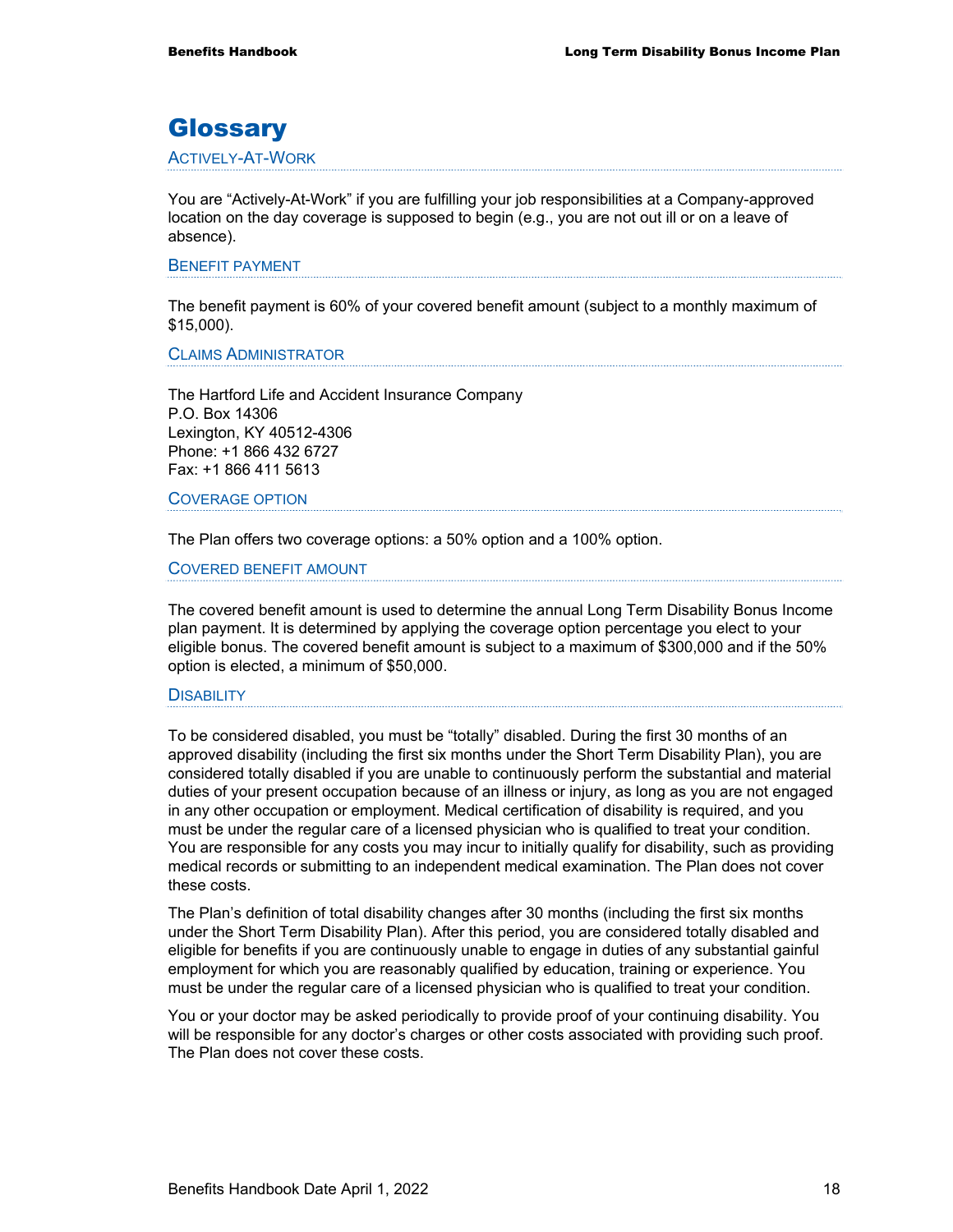#### ELIGIBLE BONUS

An eligible bonus for coverage under the Long Term Disability Bonus Income Plan is an annual incentive bonus award granted through the Company's incentive compensation plans. The definition of eligible bonus includes amounts awarded for a performance year regardless of whether paid promptly following such award, or deferred to a future year, whether distributed in cash or shares of Marsh & McLennan Companies common stock, or whether denominated in cash, stock bonus units (SBUs), other equity-based awards, or any combination thereof.

The definition of eligible bonus excludes amounts that are not awarded as part of an annual incentive bonus award, such as long-term incentive compensation awards, sign-on bonuses, retention bonuses, non-recurring awards, one-time only special recognition awards, commission payments or commission-based incentive awards or awards based on Marsh & McLennan Companies common stock that are not a part of an annual incentive bonus award.

Despite the general rule above, an Operating Company may approve the inclusion of commission payments or commission-based incentive awards from US sales incentive plans as well as other variable compensation in the definition of an eligible bonus under the Long Term Disability Bonus Income Plan for the employees of that Operating Company. Any such approved inclusion of compensation in the definition of an eligible bonus will be uniformly applied to similarly-situated employees of that Operating Company. Marsh and Mercer have approved the inclusion of the following in the definition of eligible bonus under the Long Term Disability Bonus Income Plan.

|    | <b>Marsh</b>                                   |    | <b>Mercer</b>                                  |
|----|------------------------------------------------|----|------------------------------------------------|
| a. | Marsh US Sales Compensation Incentive          | m. | Consumer Telesales Incentive Plan              |
|    | Plan (US SCIP)                                 | ٠  | Mercer Health Inside Sales Plan                |
| ×  | Marsh US National Brokerage Producer           | ×  | <b>EH&amp;B Sales Plan</b>                     |
|    | Sales Plan                                     | ×  | <b>Investment Sales Plan</b>                   |
| ×  | PEMA Sales Compensation Incentive Plan         | ٠  | Talent Product Sales Plan - multi              |
| ×  | Marsh Prgrm & Franchise Practice               | ×. | <b>Career Product Sales Plan</b>               |
| ×  | Dovetail Marketing Representative              | m. | MMX Large Market Sales Plan                    |
|    | <b>Compensation Plan</b>                       | ٠  | Workday Sales Plan                             |
| ш  | <b>ClearSight Sales Incentive Compensation</b> | ×  | Rainmaker Compensation Plan - North America    |
|    | Plan                                           | ٠  | Sales Compensation Plan for Mercer Consulting  |
|    | <b>Private Client Services VCP</b>             |    | Sales Professionals                            |
| ×  | Sales Referral Incentive                       | ٠  | H&B Producing Consultant Sales Plan            |
| ×  | <b>Acquisition Sales Plan</b>                  | ×  | Mercer Health Sales Consulting Incentive Plan  |
| п  | Marsh Canada Sales Professional Plan           | ×  | <b>Consumer Association Sales Plan</b>         |
|    | <b>Marsh US Client Executive Sales</b>         | ٠  | Career Partner Plan                            |
|    | <b>Compensation Plan</b>                       | ×  | <b>Career Consulting Incentive Plan</b>        |
|    |                                                | m. | <b>Private Client Services VCP</b>             |
|    |                                                | ×  | <b>Investment ART Sales Incentive Plan</b>     |
|    |                                                | ٠  | <b>GBM SIP</b>                                 |
|    |                                                | ×  | Mercer Referral Agent Plan                     |
|    |                                                | ×  | Mercer Digital Solutions Consultant Bonus Plan |
|    |                                                | ×  | Thomsons New Business Sales Plan               |
|    |                                                | ٠  | Thomsons Client Solutions OTC Plan             |
|    |                                                | ٠  | Mercer Career Inside Sales Plan                |
|    |                                                | ×  | Mercer Career Sales Consulting Incentive Plan  |
|    |                                                | ٠  | Mercer Outside Sales Plan                      |
|    |                                                | ×  | Mercer On Target Earnings Plan                 |
|    |                                                | ×  | Mercer Private Markets Incentive Plan          |